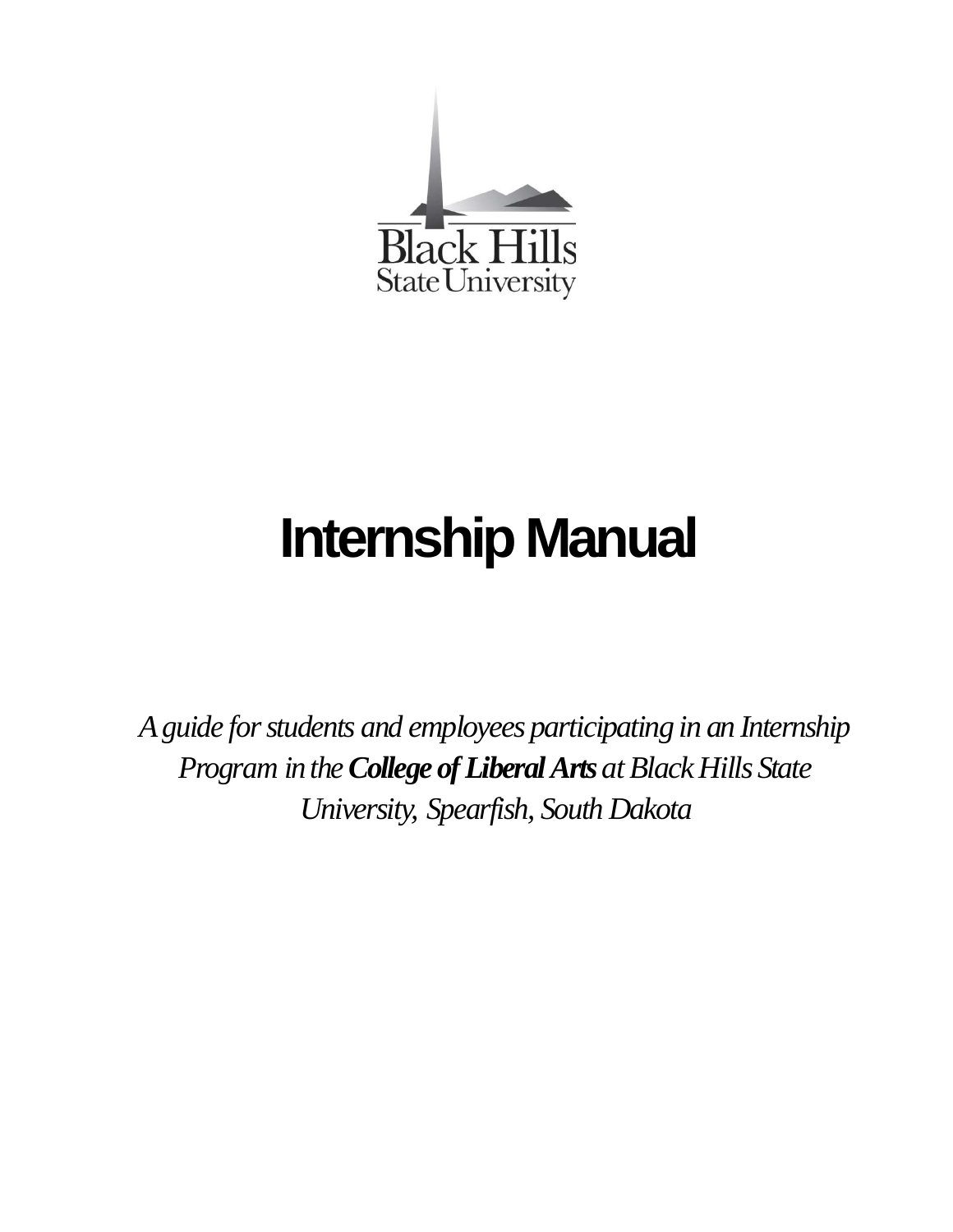#### **INTRODUCTION**

The Internship Program in the **College of Liberal Arts** at Black Hills State University presents an opportunity for a student to obtain university credit hours through short-term employment in a position that relates to the student's chosen field of study.

Hands-on work experience integrates the student's classroom conceptual learning with practical employment. Throughout the internship, these work experiences complement and reinforce the student's theoretical knowledge acquired from textbooks and lectures. The internship is designed to provide not only practical experience but also a detailed evaluation of the intern's performance. This detailed evaluation provides timely feedback that will improve and enhance the student's employability as well as provide direction and planning regarding the student's career choice.

#### **Internship Options:**

Through the **College of Liberal Arts**, students may gain internship credit in American Indian Studies (AIS 494), Art (ART 494), History (HIST 494), Mass Communications (MCOM 494), Music (MUS 494), Political Science (POLS 494), Social Science (SS 494), Speech (SPCM 494), Theater (THEA 494), and Writing (WRTG 494).

Internships are available as variable credit. A student may sign up for as little as 1 credit, with most internships running for 3 credits. A student may count no more than 16 internship credits toward a major or a degree.

#### **Internship Requirements:**

1) Students must work under a work/business supervisor to gain experience in the relevant field.

2) Students must work with a BHSU faculty member who will serve as the Internship Director.

3) Students must be enrolled in a program of study from which they seek credit.

4) Students must have completed a minimum of 60 credit hours (be a junior in standing).

5) Students must have earned at least a 2.00 grade point average (4.0 scale) prior to enrolling in an internship.

**Employer Eligibility, the following qualifications must be met:** 

1) The BHSU Faculty Internship Director must approve of the employer as an internship supervisor.

2) The employer/business supervisor must work in an appropriate occupation.

3) The employer will prepare a job description for the internship position.

4) The employer has a desire to participate in an internship program in order to improve preparation of personnel for the field and is available to the intern for adequate supervision and consultation.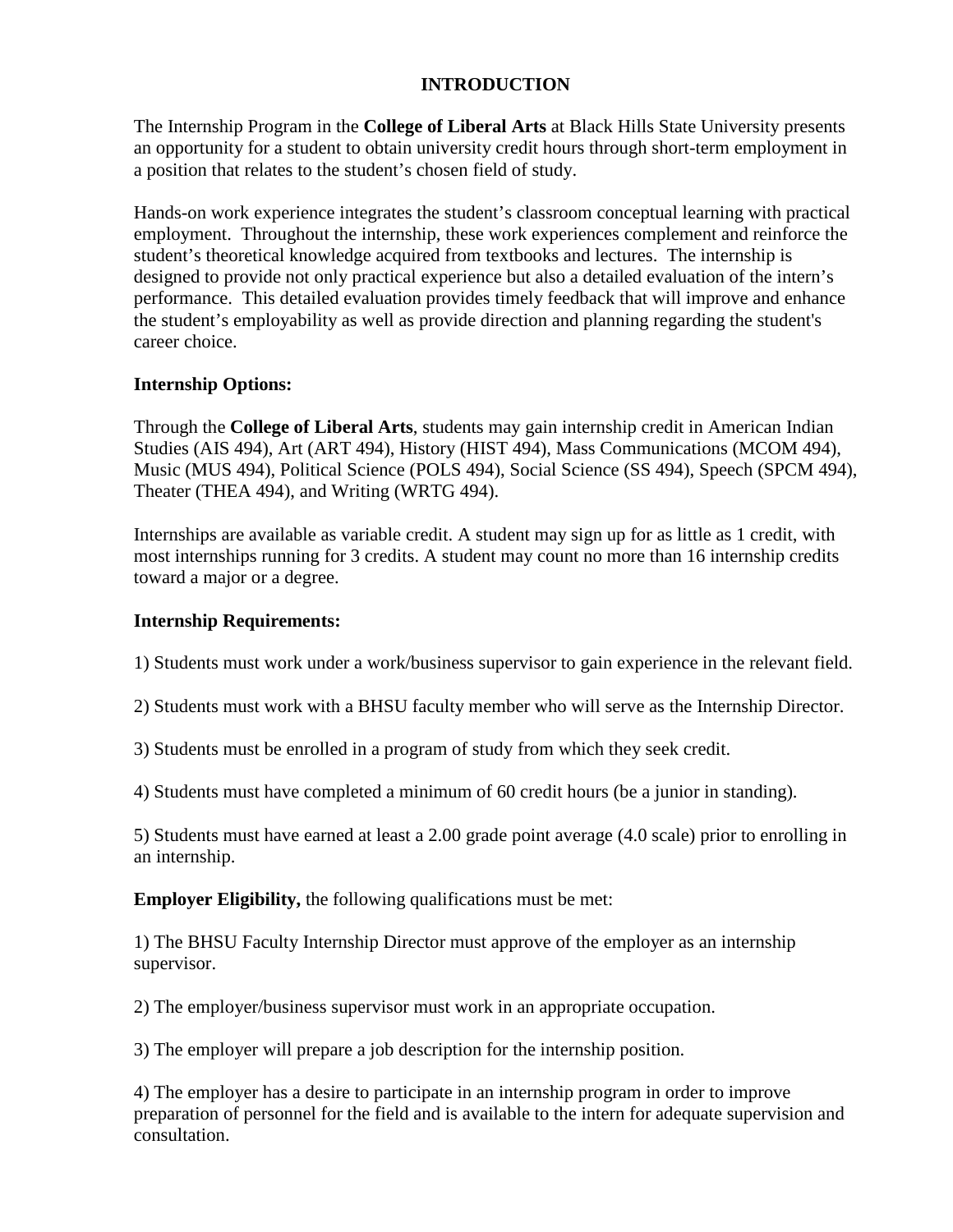5) The business/organization employs a capable staff qualified through both education and experience to supervise student interns.

6) If the position is paid, then compensation must be provided in accordance with state and federal employment guidelines.

7) Liability and workman's compensation coverage should be provided for the student for both paid and volunteer internships.

#### **Determination of Credit Hours to be Awarded:**

As a general rule, one (1) university credit hour will be earned per 50 hours of diverse work tasks. Please note that time alone does not determine credit hours awarded; rather time, diversity of tasks, and types of tasks will be the criteria used in determining credit hours awarded.

For each credit hour of an internship the Faculty Director may assign extra academic work, such as relevant books and articles to read and essays to write beyond what is specified in this document.

The Faculty Internship Director will determine, in conjunction with the student, whether the internship is graded (A-F) or Pass/Fail.

When the Internship qualifies as an elective, it does not replace a required course or restricted elective within a major or minor.

# **BENEFITS OF THE INTERNSHIP PROGRAM**

The relationship between the Intern, the Employer, and the University are tailored to achieve specific benefits, which are described below.

#### **Student Benefits, an Internship Gives Students the Opportunity to:**

1) Observe, practice and apply theories and techniques previously learned in the classroom.

- 2) Become acquainted with a variety of settings, programs, and professionals.
- 3) Recognize strengths and receive timely feedback on areas needing improvement.
- 4) Develop new interests in the profession.
- 5) Develop insights and perspectives of self and others.

# **Participating Employer Benefits, an Internship Provides Employers:**

1) Part-time employment, without the traditional employee-employer obligations.

2) A relatively risk-free recruitment source for full-time employees in the event the employer determines that the skills and abilities of the intern match his/her long-term employment needs.

3) The opportunity to serve as a mentor, coach, and educator to an aspiring young professional.

4) The opportunity to interact with university faculty and leaders.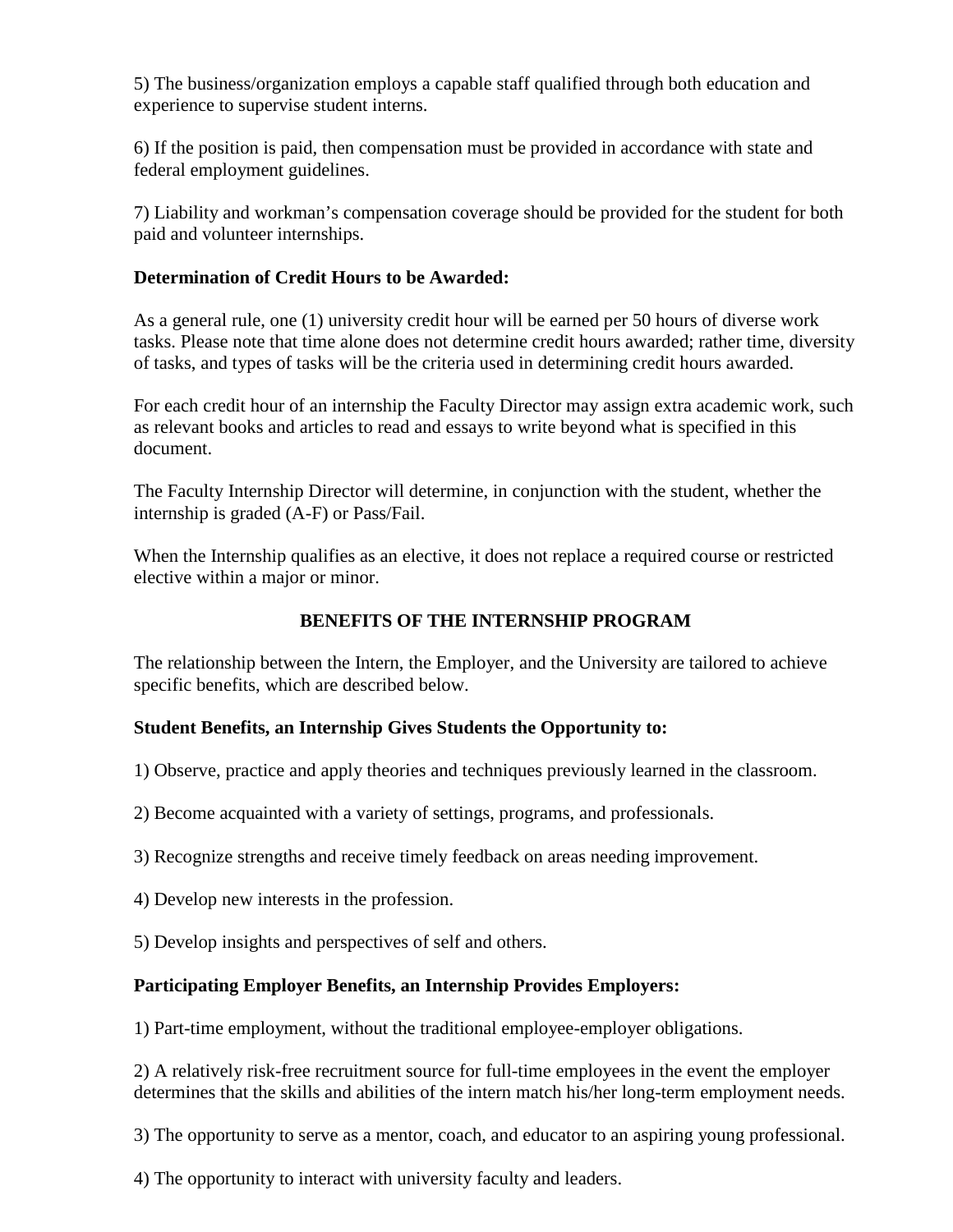5) The opportunity to extend and improve his/her relationship with the university community.

# **University Benefits, the Student/Employer Cooperative Work Arrangement:**

1) Enhances the educational process and improves and updates the scope of the curriculum.

2) Provides a laboratory for application of theoretical knowledge.

3) Provides an opportunity for evaluation of the student's needs, abilities, and progress, which may lead to adjustments in the curriculum.

4) Provides an opportunity for faculty contact with professional leaders and agencies.

5) Extends and improves the university's relationships with the community. Responsibilities associated with the internship program are divided among the three participants—student, employer, and the university—as outlined below.

# **RESPONSIBILITIES OF THE INTERNSHIP PARTICIPANTS**

#### **Responsibilities of the Student Intern:**

1) To locate an appropriate internship site and to complete and submit the Internship Application Form (Appendix A) to the Faculty Internship Director.

2) Fulfill the duties and responsibilities agreed to in the Internship Agreement.

3) Represent Black Hills State University and its faculty in a professional manner at all times.

4) Treat the internship experience as a professional job, striving to perform all duties and responsibilities to the best of one's abilities.

5) Participate in regularly scheduled conferences with the employer/ field supervisor.

6) Keep the employer/ field supervisor up-to-date on his or her activities and discuss any questions, concerns or problems with them.

7) Maintain a daily log of experiences during the internship program and submit the log to the Internship Coordinator on request. The log should contain:

• Specific goals and objectives

- Insights gained (learning experiences, new ideas, concepts)
- Problems encountered (challenges, and/or areas of concern and how the situations were handled)

• Personal strengths/weaknesses and university courses that related to these strengths or weaknesses

8) Complete any other assignments (reading assignments, essays, etc.) required by the Faculty Supervisor as outlined, in writing, before the end of the internship.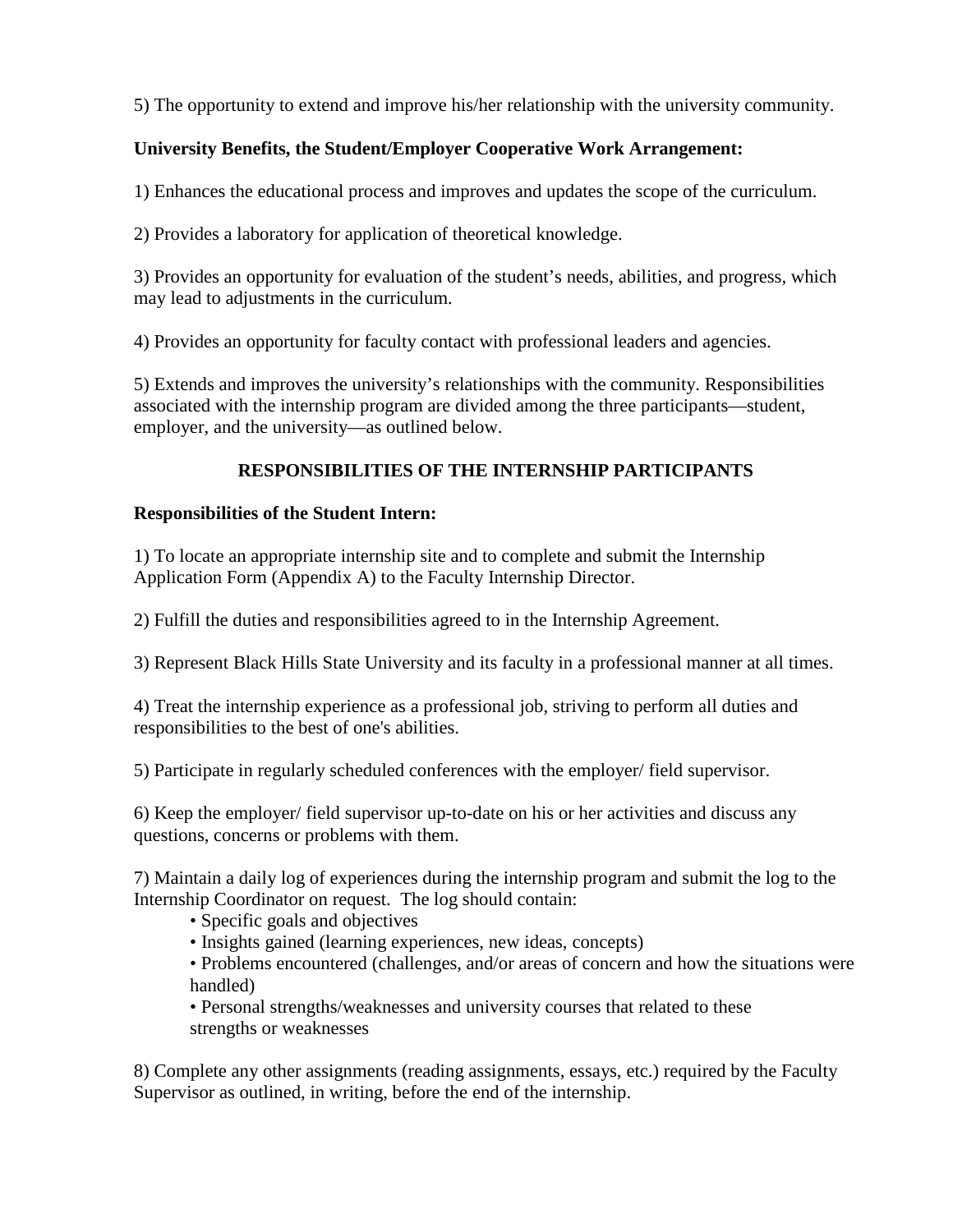#### **Responsibilities of the Participating Employer:**

1) Acquire all official authorizations necessary from the agency or institutional administrations for the intern to work in the agency or business under the supervision of the site supervisor.

2) Supervise the intern for the duration of the internship, allowing the intern to experience a variety of tasks and job assignments as stated in the job description.

3) Meet at least once a week with the intern to provide for regular supervision and consultation and to be available at other times as needed. It is expected that the intern and supervisor will discuss the specific internship experience as well as other professional issues at these meetings.

4) Prepare an evaluation of the intern's performance upon completion of the internship under the format indicated in Appendix C.

5) Meet with the BHSU Faculty Intern Director at least once (or via phone), if practical, to discuss the intern's performance and to provide feedback to the university regarding its programs and internship program.

6) Meet with the intern at the end of the term to provide an evaluation of the intern's performance before it is submitted to the university supervisor.

#### **Responsibilities of the BHSU Faculty Internship Director:**

1) Assist prospective students in locating appropriate internship site, which may involve visiting the site, contacting the potential site supervisor and discussing the internship expectations with the site supervisor.

2) Visit (via phone, depending on location of internship) the participating employer and intern at least once during the internship period.

3) Oversee all administrative responsibilities associated with the internship, including accreditation standards, awarding of credit, maintaining necessary university records.

4) Serve, if and when necessary, as a mediator between the employer and employee.

5) If requiring additional academic work for the internship, these requirements should be outlined, in writing, before the student begins the internship and discussed with the student so expectations are clear.

6) Collect, review and evaluate the intern's Log of Activities, assigned projects, writing assignments and reports. Determine and record the student's final grade (A-F or Pass/Fail).

7) Conduct and perform an evaluation of the internship experience with the intern for the purpose of improving the overall experience.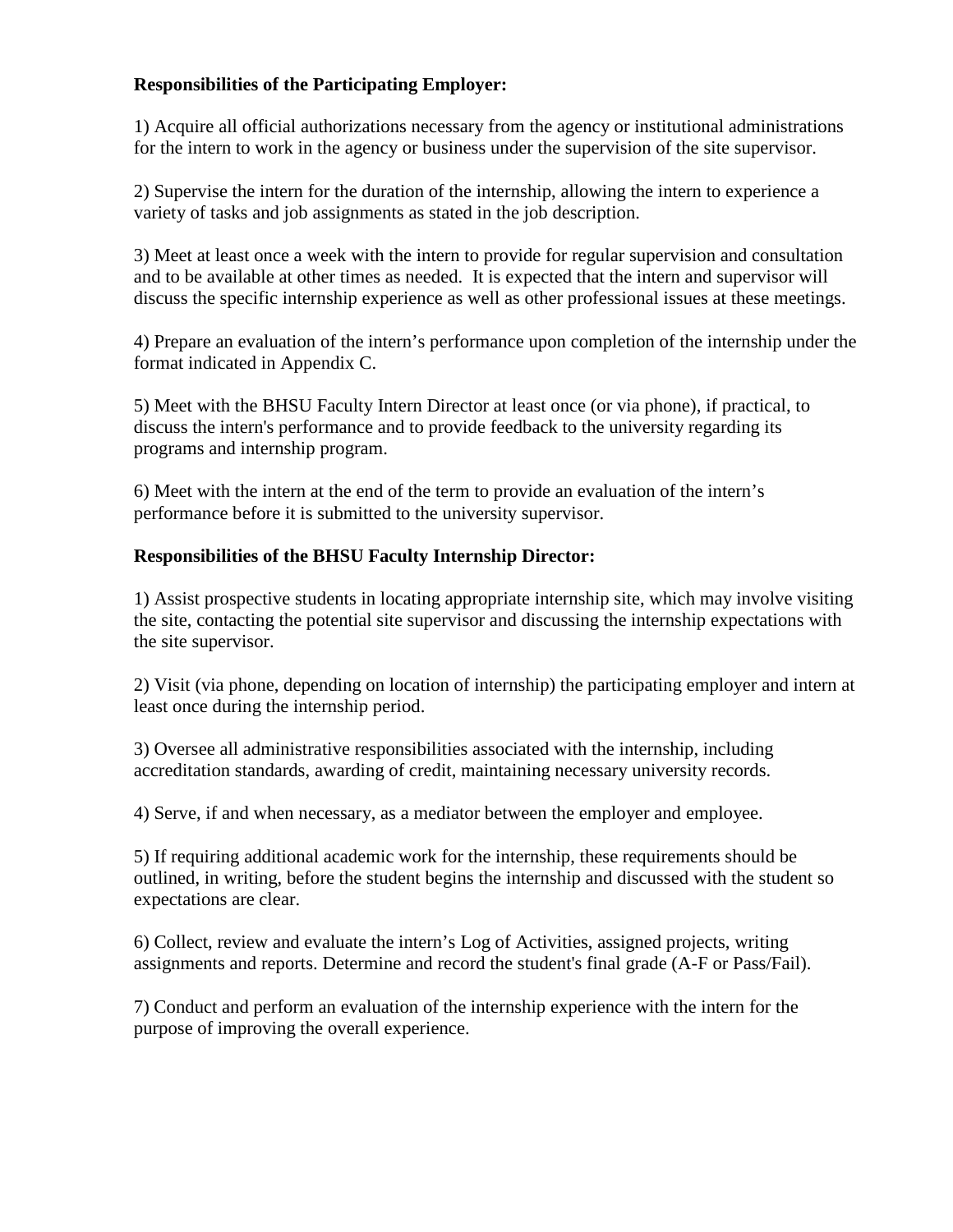#### **Locating an Internship Site:**

Prospective internship students are encouraged to make the first contact with an appropriate agency or institution to arrange their internship after consolation with the faculty internship director. The BHSU internship director must approve any internship site prior to the prospective intern beginning the work.

Prospective interns are expected to contact potential internship sponsors in a professional manner, which should involve the following:

1. Obtaining the name, address, and telephone number of individuals at the prospective sites.

2. Sending a professional quality cover letter and resume to contact persons requesting the opportunity to complete an internship at the site and indicating when and how further contacts can be made.

Long distance internships will only be approved under very unusual circumstances, and only when communication and planning between all parties can guarantee that appropriate supervision at all levels can be satisfactorily provided.

As soon as a prospective internship site has been located, the prospective intern must schedule a meeting with the university supervisor, and prospective field supervisor to establish the appropriateness of the internship site as well as to share expectations, limitations and responsibilities of all parties.

An internship site is not officially approved until after this meeting and until all parties (intern, field supervisor and university supervisor) agree to the arrangement. Prospective interns cannot begin logging activity hours until after the site is officially approved and the prospective intern is officially registered for the internship.

Internship credit is permissible where a paid position is defined as an "Internship." If there are questions as to whether an internship meets this description contact the appropriate BHSU university area supervisor.

#### **Log of Intern Activities:**

Each intern must keep a Log of Activities that will be available to his or her field or university supervisor upon request.

Interns should bring their logs to any meeting with their supervisors held during the semester.

The log must be turned in to the university supervisor at their final meeting. If an "Incomplete" grade is to be received because the required hours have not been accumulated, the log will be returned to the intern after being examined by the university supervisor.

The intern should obtain a 3-ring binder in which to keep their Log of Activities. On the front of the binder, the intern should provide the following information: NAME **SEMESTER** (subject area) INTERNSHIP NUMBER OF CREDIT HOURS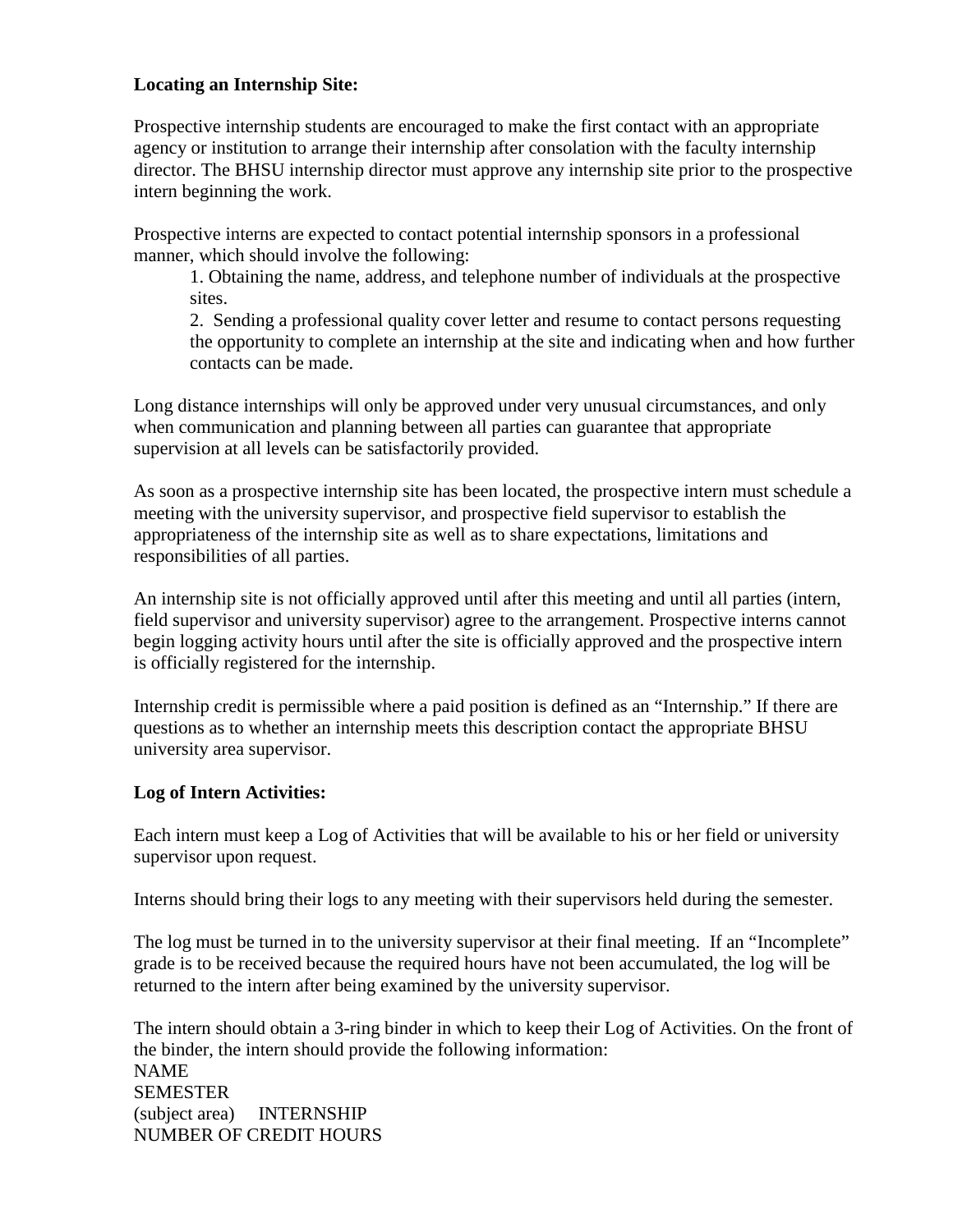A section of the binder behind the log should be used to place examples of any materials developed by the intern to support activities listed in the Log of Activities.

#### **STUDENT ENROLLMENT PROCEDURES**

The following steps need to be taken by the student before he/she is admitted into the Internship Program:

1) Complete and submit **Appendix A, the Student Internship Application**, as well as provide an up-to-date resume and transcript, to the appropriate BHSU Internship Coordinator.

• The student is responsible for arranging an appointment with the BHSU Internship Director to go over the completed Appendix B before being admitted to the Internship Program. At this meeting, appropriate internship sites and application strategies will be discussed. Check with the BHSU Internship Director to determine if a position qualifies for an internship prior to applying. If necessary, the BHSU Internship Director will contact potential sites and supervisors to ensure willingness to participate with internship requirements.

If applying for a paid internship, the student is responsible for filling out applications and, if an interview is offered, for interviewing for these positions and sending an appropriate thank you immediately after the interview.

If applying for a volunteer internship, the student works in cooperation with the BHSU Faculty Internship Director to set up the contract for this internship.

2) Once selected for an internship, the student must have the employer/ supervisor complete and sign the **Employer Agreement (Appendix B)** and submit these to the BHSU Faculty Internship Director.

3) Upon review and acceptance, the BHSU Faculty Internship Director and student will submit an **Internship Contract and Internship Green Card** (available in the Dean's office) to the appropriate Chair or Dean for approval before the College secretary enters the internship into the University system.

4) The student will take the Internship Green Card to the Registrar's Office to sign up and pay for the necessary fees for the credit hours to be awarded.

5) The student is to meet with the BHSU Faculty Internship Director prior to the start of the internship to review requirements of the internship. This Orientation Meeting is required, and the interns' hours will not start accruing until after this meeting.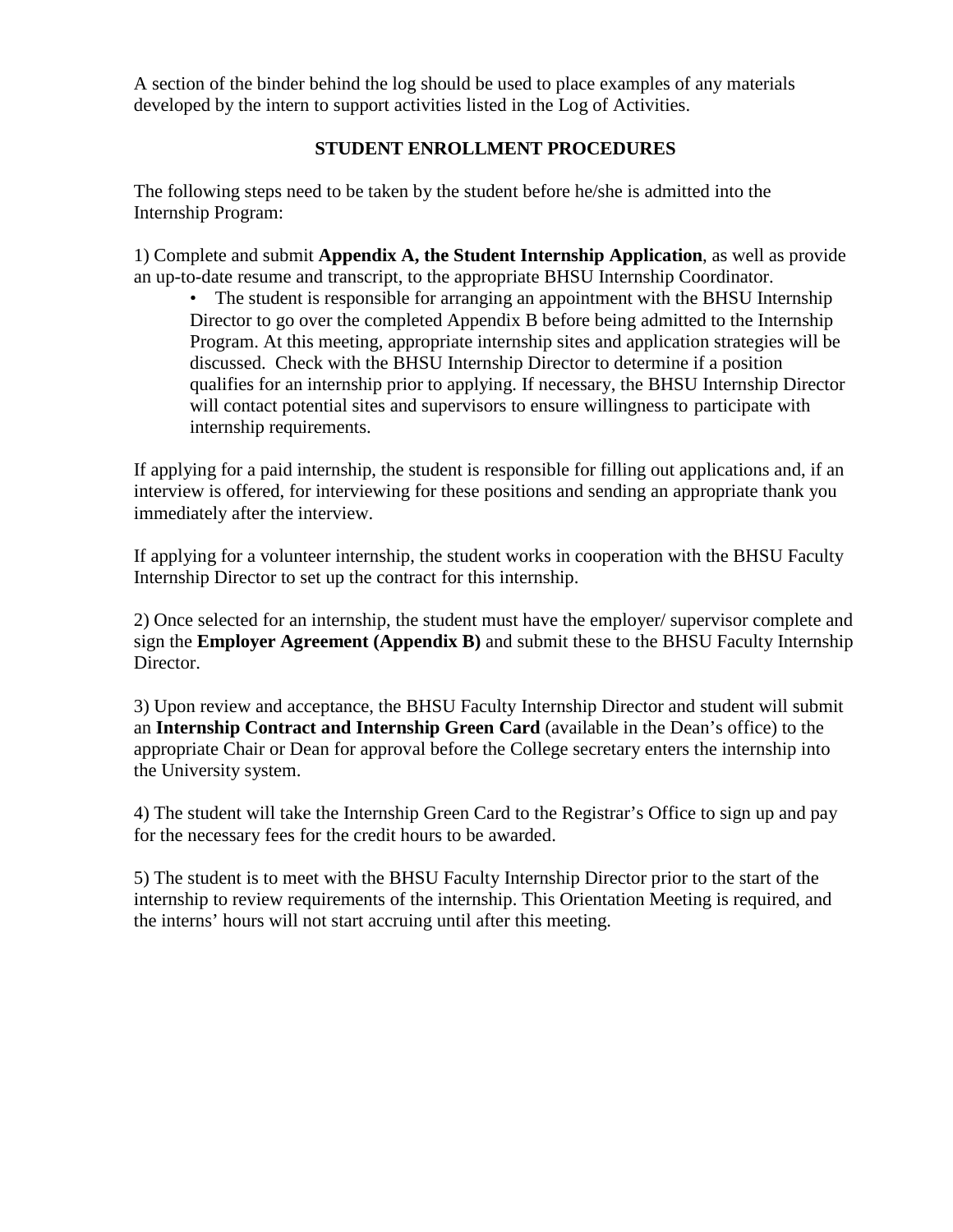#### COLLEGE OF LIBERAL ARTS INTERNSHIP CONTRACT

| Student ID# __________________________Student phone number, cell or home __________________________ |                                                                                                                       |  |  |  |  |
|-----------------------------------------------------------------------------------------------------|-----------------------------------------------------------------------------------------------------------------------|--|--|--|--|
|                                                                                                     | Dept. (Prefix) & Course # _____________________________Section # ________ Credit Hours _____________                  |  |  |  |  |
|                                                                                                     | Semester or Session _______________ Major _______________________ Minor ___________________________                   |  |  |  |  |
|                                                                                                     | Credit hours completed prior to Internship ____________________ Overall GPA _______________________                   |  |  |  |  |
|                                                                                                     |                                                                                                                       |  |  |  |  |
|                                                                                                     |                                                                                                                       |  |  |  |  |
|                                                                                                     |                                                                                                                       |  |  |  |  |
|                                                                                                     |                                                                                                                       |  |  |  |  |
|                                                                                                     | <u> 1989 - Johann Harry Harry Harry Harry Harry Harry Harry Harry Harry Harry Harry Harry Harry Harry Harry Harry</u> |  |  |  |  |
|                                                                                                     |                                                                                                                       |  |  |  |  |
|                                                                                                     |                                                                                                                       |  |  |  |  |
|                                                                                                     | Description of Sponsor Assigned Duties: (Please use reverse side if necessary)                                        |  |  |  |  |

Academic Assignments to be submitted to Faculty Internship Director: (Please use reverse side if necessary)

\_\_\_\_\_\_\_\_\_\_\_\_\_\_\_\_\_\_\_\_\_\_\_\_\_\_\_\_\_\_ \_\_\_\_\_\_\_\_\_\_\_\_\_\_\_\_\_\_\_\_\_\_\_\_\_\_\_\_\_\_

\_\_\_\_\_\_\_\_\_\_\_\_\_\_\_\_\_\_\_\_\_\_\_\_\_\_\_\_\_\_\_\_

Student Signature Faculty Internship Director Signature By signing this contract the student acknowledges having read the Internship Manual and being aware of all of the Internship expectations.

Chair or Dean signature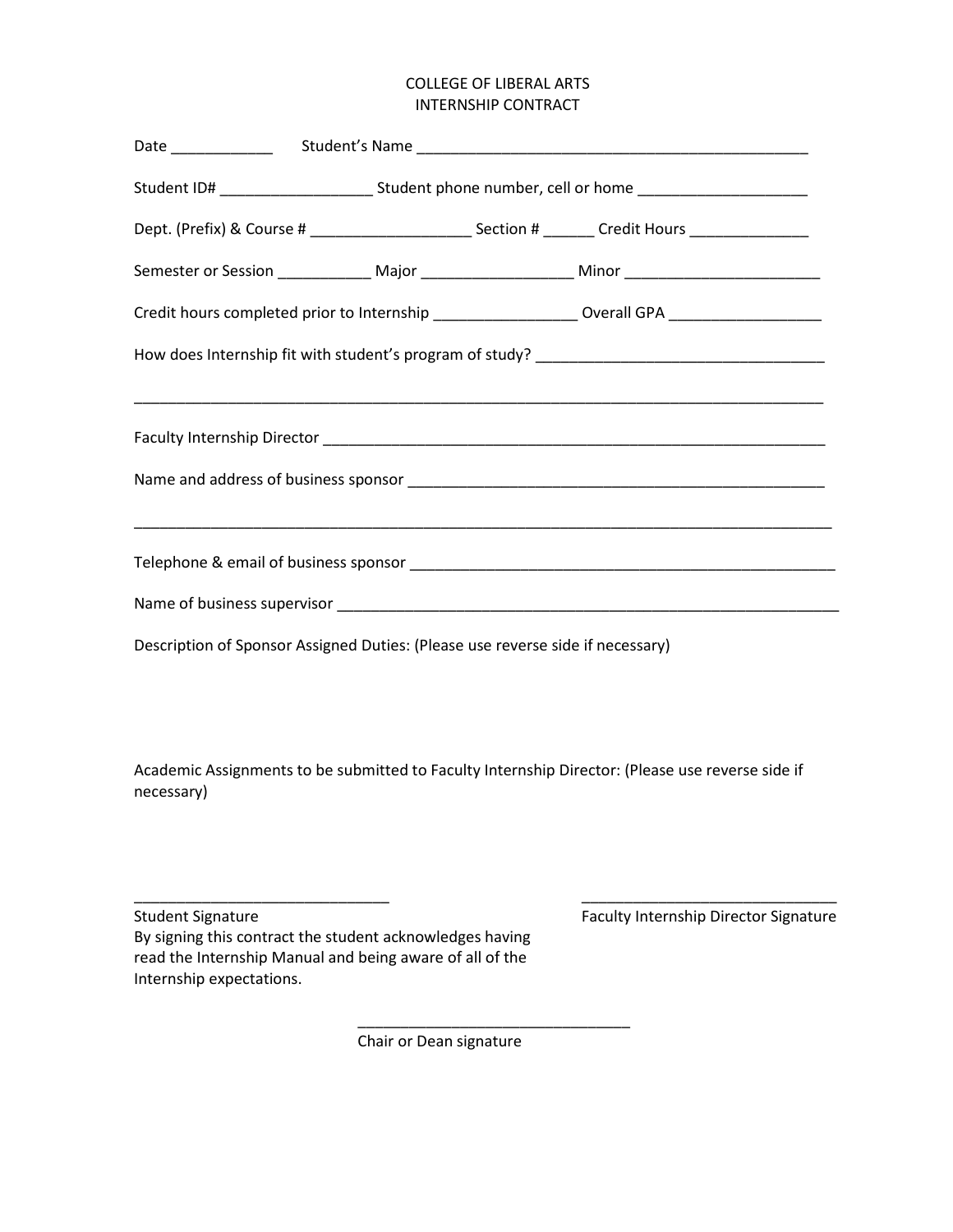#### **APPENDIX A STUDENT INTERNSHIP APPLICATION**

(To be completed by Intern)

Black Hills State University

**Attach the following documents to the completed Internship Application: (1) current resume, (2) current transcript, and (3) current list of courses enrolled in for the upcoming semester. Your application will NOT be accepted without these attachments.**

| PERSONAL DATA:                      |                                               |  |  |
|-------------------------------------|-----------------------------------------------|--|--|
| <b>Student Name:</b>                | SS Number:                                    |  |  |
|                                     |                                               |  |  |
| <b>Student Address:</b>             | Phone Number(s)                               |  |  |
|                                     | Home:<br>Work:                                |  |  |
| <b>ACADEMIC INFORMATION:</b>        |                                               |  |  |
| Status: Sr. Jr. So.<br>Fr.          | Faculty Advisor:                              |  |  |
| Major:                              | Minor:                                        |  |  |
| Cr. Hrs. Completed in Major:        | Cr. Hrs. Completed in Minor:                  |  |  |
| GPA in Major: (Attach transcript)   | GPA Overall: (Attach transcript)              |  |  |
| <b>INTERNSHIP INFORMATION:</b>      |                                               |  |  |
| Name and Title of Proposed Sponsor: | Description of Proposed Internship:<br>Title: |  |  |
|                                     | <b>Description of Duties:</b>                 |  |  |
| Address of Proposed Sponsor:        |                                               |  |  |
|                                     |                                               |  |  |
| Telephone No. of Proposed Sponsor:  | Number of Cr. Hrs. Being Requested:           |  |  |
|                                     |                                               |  |  |
| <b>Starting Date of Experience:</b> | <b>Ending Date of Experience:</b>             |  |  |
|                                     |                                               |  |  |
| <b>Student Signature:</b>           | Date:                                         |  |  |
|                                     |                                               |  |  |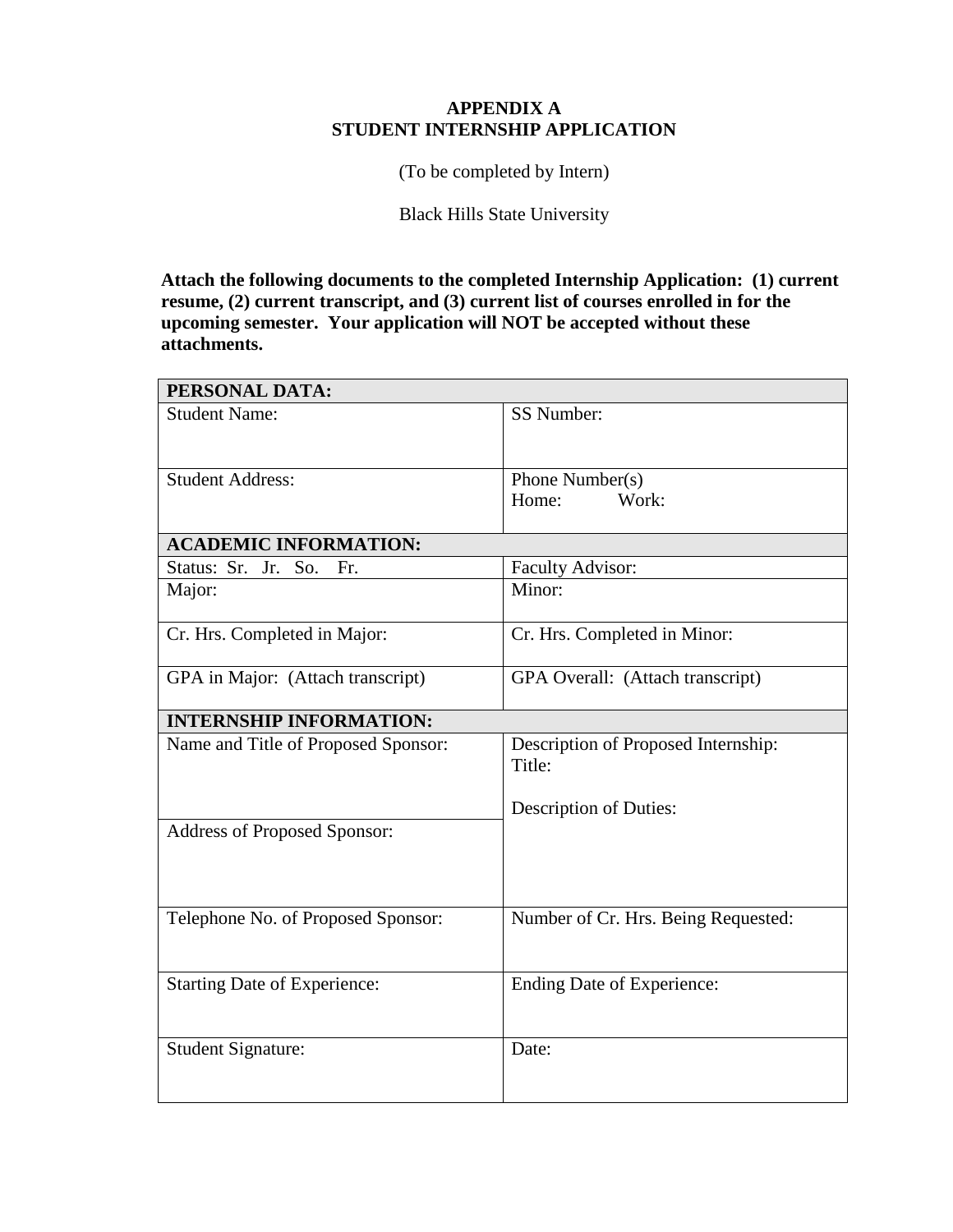#### **APPENDIX B EMPLOYER AGREEMENT**

(To be completed by Intern and Employer/Site Supervisor)

#### **TERMS OF THE AGREEMENT:**

**agrees** to participate in the

(Name of Organization)

Black Hills State University Internship Program by accepting

**as an internal as an internal as an internal as an internal as an internal as an internal as an internal as an** 

(Name of intern)

from / / to / / . (Beginning Month/Day/Year and Ending Month/Day/Year)

Specific responsibilities, duties, and compensation have been negotiated between the parties involved and are detailed below. It is understood that these duties and responsibilities will be monitored throughout the internship experience by the Intern, the Site Supervisor, and the BHSU Internship Coordinator. All parties will participate in the evaluation process through scheduled conferences and written materials.

# **DUTIES AND TASKS TO BE ASSIGNED**:

Using the back of this form or on a separate sheet of paper, list the specific duties and tasks the intern will be assigned and responsible for during the internship period. Please be as specific and detailed as possible, as the number and variety of entries will determine the number of credit hours to be awarded and serve as the basis for the student performance objectives.

#### **TERMS AND CONDITIONS OF EMPLOYMENT:**

Hours and terms of compensation: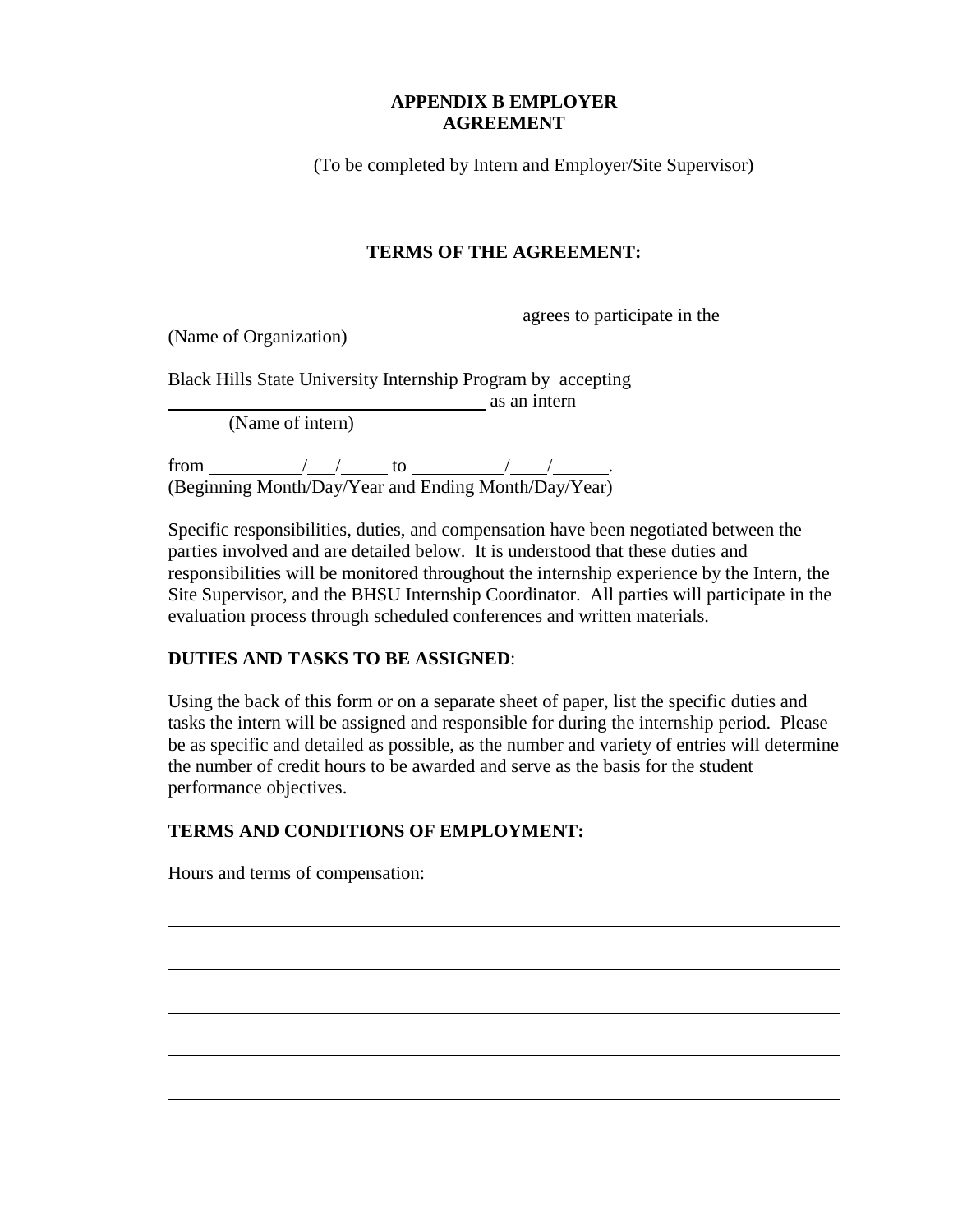Other Terms:

#### **SIGNATURES:**

Completion of this form will enable the student to be considered for the proposed internship. Upon obtaining the signatures and information below, the student is to return this Employer Agreement to the BHSU Internship Coordinator for review. If approved, an Internship Agreement will be delivered to the participating internship site for appropriate signatures. A copy of the signed Agreement will be mailed to the participating employer. If the internship is not approved, the employer will be notified.

| (Student Intern's Signature)  | (Date/Preliminary Agreement) |
|-------------------------------|------------------------------|
| (Site Supervisor's Signature) | (Date/Preliminary Agreement) |
| (Site Supervisor's Title)     | (Telephone number)           |
| (Company Name and Address)    |                              |

# **THANK YOU FOR YOUR WILLINGNESS TO SERVE AS AN INTERNSHIP PARTNER!**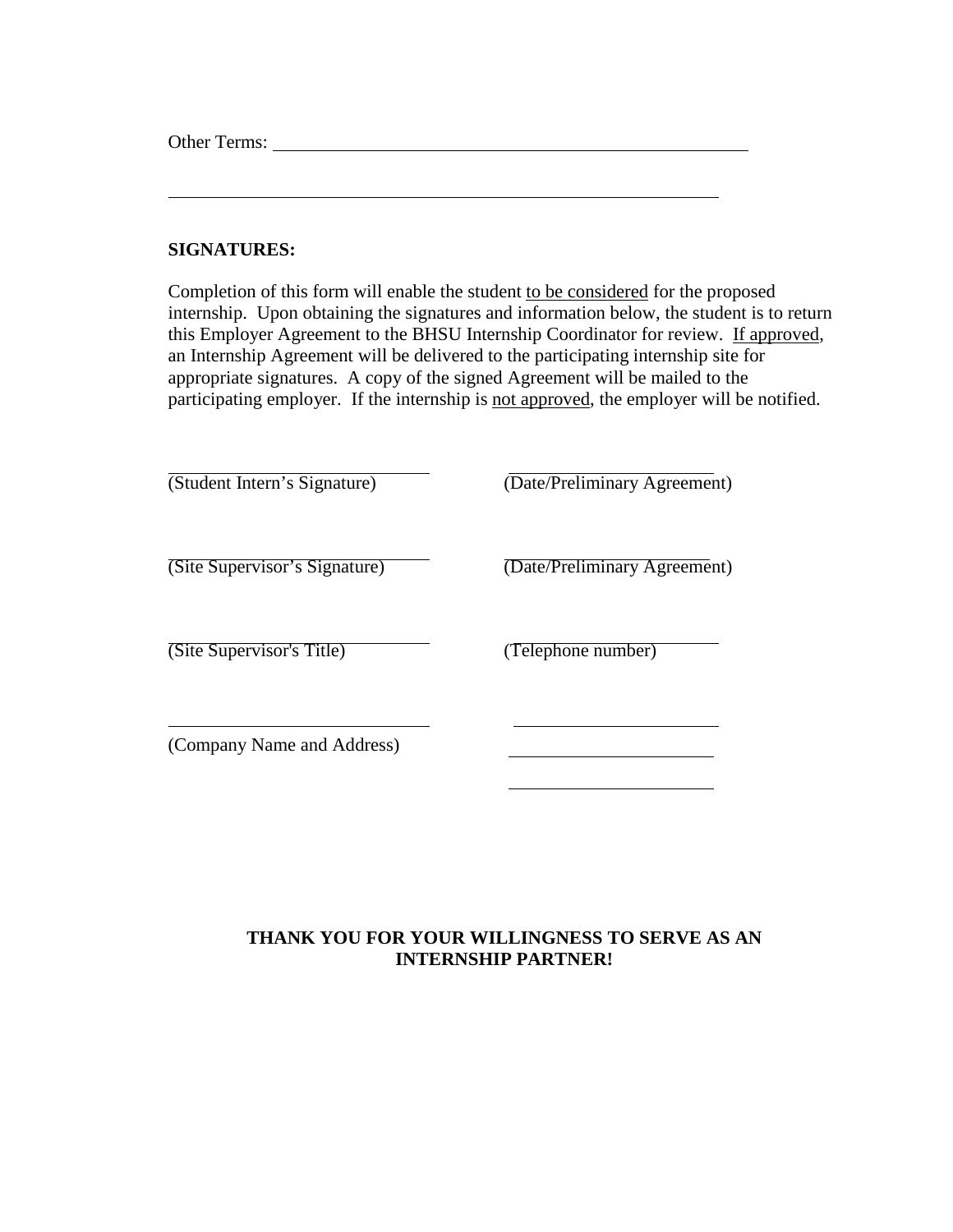# **APPENDIX C INTERN EVALUATION BY EMPLOYER**

(To be completed by Site Supervisor during the final week of the internship experience.)

| Evaluation of (Name of Intern):                                                                                                                                                                                                                                                                                            | Evaluation Period (From - To Dates):                                       |  |  |  |  |  |
|----------------------------------------------------------------------------------------------------------------------------------------------------------------------------------------------------------------------------------------------------------------------------------------------------------------------------|----------------------------------------------------------------------------|--|--|--|--|--|
| Name of Evaluator:                                                                                                                                                                                                                                                                                                         | Name and Address of Company:                                               |  |  |  |  |  |
| This intern evaluation serves two purposes: $(1)$ a grading tool for the internship and $(2)$<br>as professional feedback to the intern regarding his/her performance. It is recommended<br>that you review the results of this evaluation with the Intern before sending it to the<br><b>BHSU</b> Internship Coordinator. |                                                                            |  |  |  |  |  |
| Please return the evaluation to the BHSU Internship Coordinator:                                                                                                                                                                                                                                                           |                                                                            |  |  |  |  |  |
| Address:                                                                                                                                                                                                                                                                                                                   |                                                                            |  |  |  |  |  |
|                                                                                                                                                                                                                                                                                                                            | THANK YOU FOR YOUR INVOLVEMENT WITH THE BHSU<br><b>INTERNSHIP PROGRAM.</b> |  |  |  |  |  |
| IF WE CAN BE OF SERVICE TO YOU IN THE FUTURE,<br>PLEASE LET US KNOW.                                                                                                                                                                                                                                                       |                                                                            |  |  |  |  |  |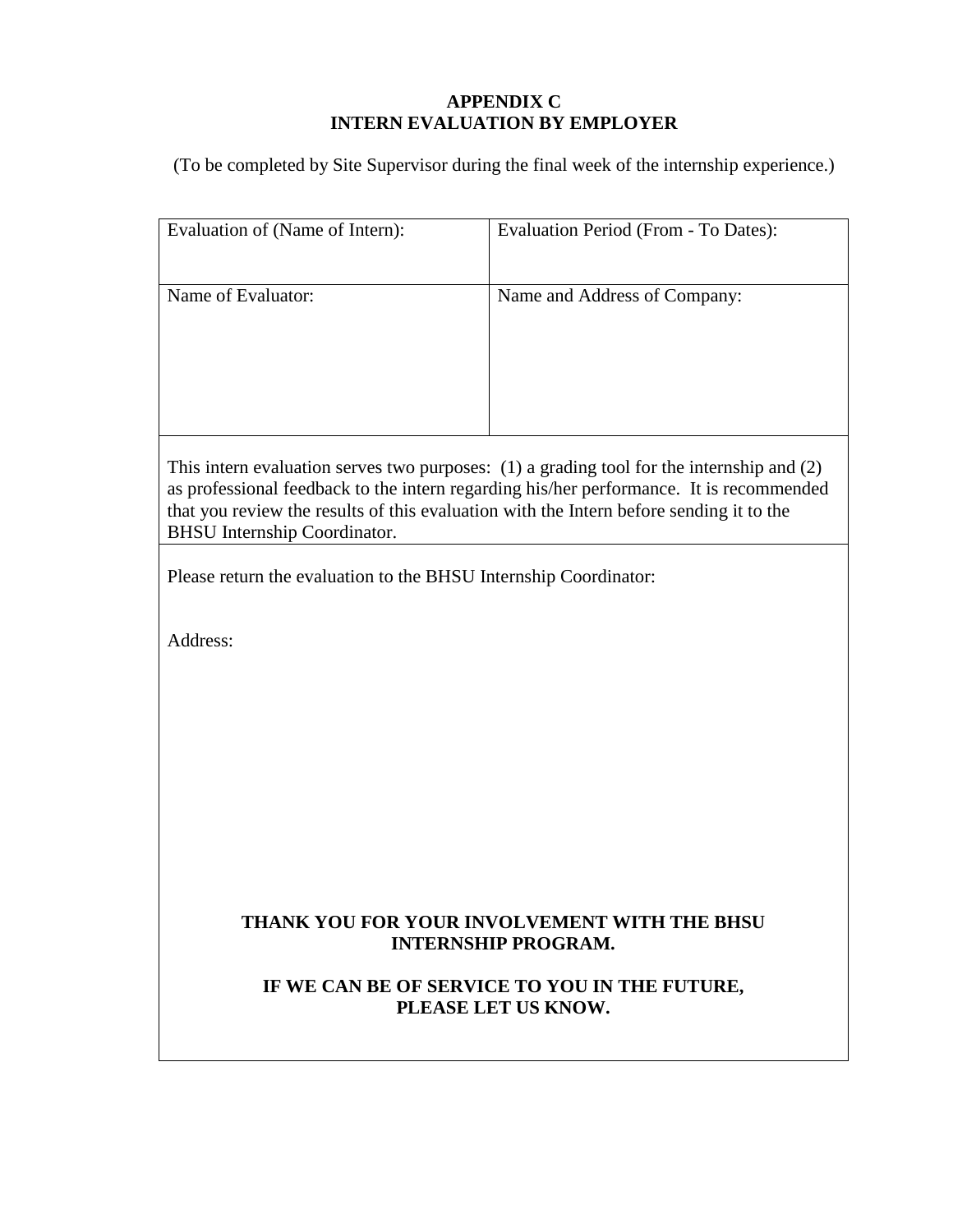| A. ATTITUDE                                                            |           |
|------------------------------------------------------------------------|-----------|
|                                                                        | Comments: |
| Not cooperative. Negative response                                     |           |
| to supervision.                                                        |           |
|                                                                        |           |
| Reasonably interested in job. Makes                                    |           |
| an occasional suggestion. Performs as<br>directed.                     |           |
|                                                                        |           |
| Intense interest in job. Possesses                                     |           |
| leadership qualities; generates enthusiasm                             |           |
| in others.                                                             |           |
|                                                                        |           |
| Receptive to new ideas. Alert for the                                  |           |
| opportunity to improve work procedures.                                |           |
|                                                                        |           |
| Indifferent approach to job. Does                                      |           |
| only what is required.                                                 |           |
| <b>B. KNOWLEDGE OF JOB</b>                                             |           |
| Limited knowledge. Considerable<br>supervision required.               | Comments: |
|                                                                        |           |
| - Handles assignments with partial                                     |           |
| assistance. Frequent instructions required.                            |           |
|                                                                        |           |
| Capably handles all usual job                                          |           |
| situations. Knowledge and productivity                                 |           |
| increasing.                                                            |           |
|                                                                        |           |
| Capable of instructing others. Has                                     |           |
| good supervisory skills.                                               |           |
|                                                                        |           |
| Completes daily work satisfactorily.<br>Occasional direction required. |           |
|                                                                        |           |
|                                                                        |           |
|                                                                        |           |
|                                                                        |           |
|                                                                        |           |
|                                                                        |           |
|                                                                        |           |
|                                                                        |           |
|                                                                        |           |
|                                                                        |           |
|                                                                        |           |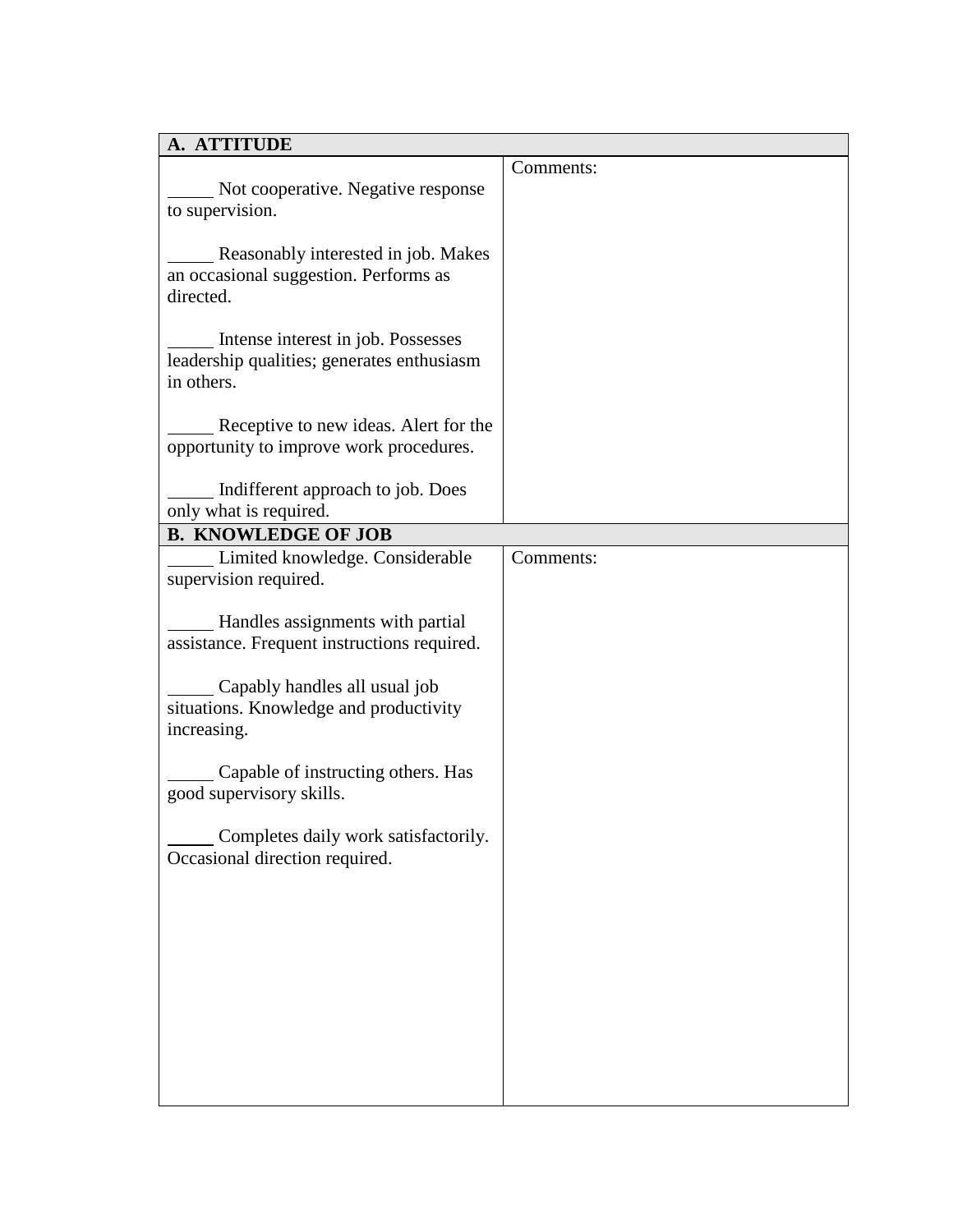| C. JUDGMENT                                                                                                        |           |
|--------------------------------------------------------------------------------------------------------------------|-----------|
| _Unpredictable. Cannot make<br>decisions or makes decisions based on<br>emotions.                                  | Comments: |
| Good judgment. Decisions can be<br>relied on.                                                                      |           |
| Usually makes sound decisions.<br>Could improve with experience.                                                   |           |
| Decisions not always sound.<br>Immature.                                                                           |           |
| Sound judgment. Clear thinker<br>under pressure. Decisions respected and<br>frequently sought by fellow employees. |           |
| D. CAPABILITY TO LEARN                                                                                             |           |
| Must repeat instructions in general.<br>Work must be checked occasionally.<br>Learns less readily than most.       | Comments: |
| Outstanding ability to comprehend<br>instructions and new ideas, and to retain<br>what has been learned.           |           |
| Learns fairly fast. Retains most of<br>what had been learned.                                                      |           |
| Must repeat instructions in detail and<br>check work frequently. Learns slowly.                                    |           |
| Quick to learn. Asks intelligent<br>questions. Retains knowledge.                                                  |           |
|                                                                                                                    |           |
|                                                                                                                    |           |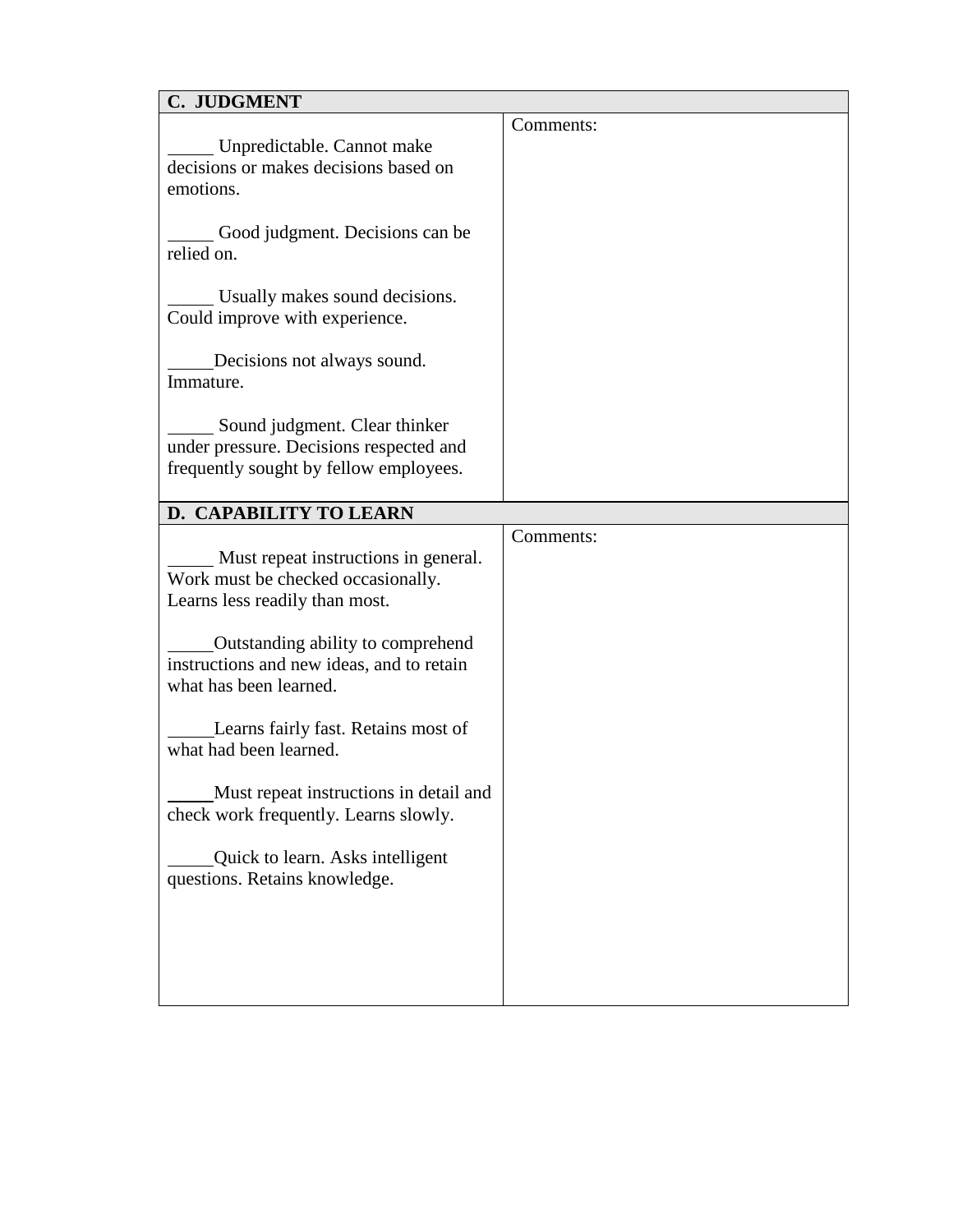| <b>E. HUMAN RELATIONS</b>                                                                    |           |  |  |  |
|----------------------------------------------------------------------------------------------|-----------|--|--|--|
|                                                                                              | Comments: |  |  |  |
| Adequate relations with customers<br>and associates. Cooperative.                            |           |  |  |  |
| Courteous. Friendly. Has poise and<br>dignity. Well accepted by customers and<br>associates. |           |  |  |  |
| Abrupt. Lacks poise. Not responsive<br>to public and/or associates.                          |           |  |  |  |
| Antagonistic. Self-centered. Lacks<br>tact.                                                  |           |  |  |  |
| Dynamic personality. Influences<br>others and is respected by associates and<br>customers.   |           |  |  |  |
| F. APPEARANCE                                                                                |           |  |  |  |
| Exceptional                                                                                  | Comments: |  |  |  |
|                                                                                              |           |  |  |  |
| Above standard                                                                               |           |  |  |  |
| Acceptable                                                                                   |           |  |  |  |
| Below standard                                                                               |           |  |  |  |
| Not acceptable                                                                               |           |  |  |  |
|                                                                                              |           |  |  |  |
|                                                                                              |           |  |  |  |
|                                                                                              |           |  |  |  |
|                                                                                              |           |  |  |  |
|                                                                                              |           |  |  |  |
|                                                                                              |           |  |  |  |
|                                                                                              |           |  |  |  |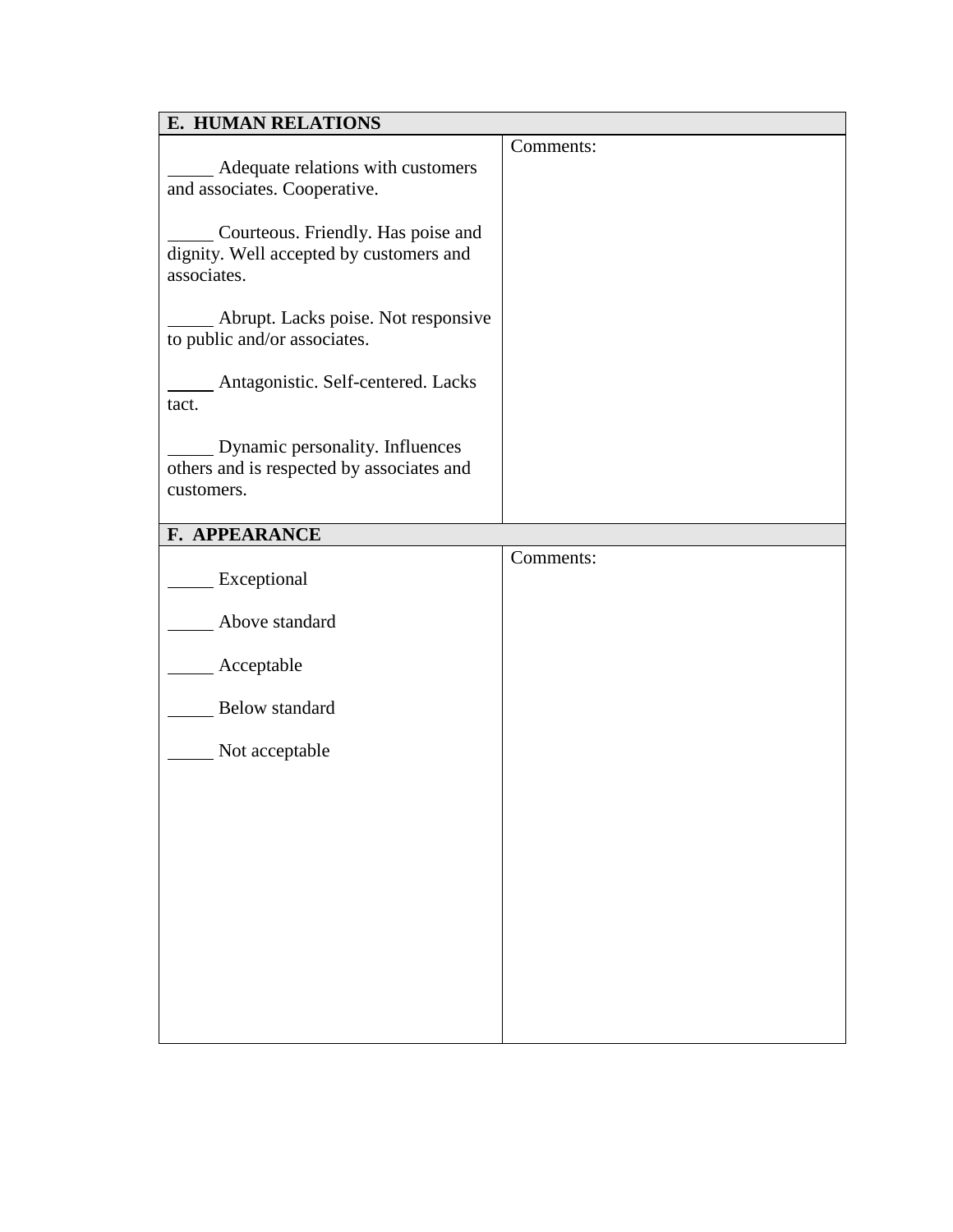**H. Overall, in what skills or traits does the intern seem strongest?**

**I. Overall, in what area(s) does the intern need improvement?**

**J. During this period, what new skills or tasks has the intern learned?**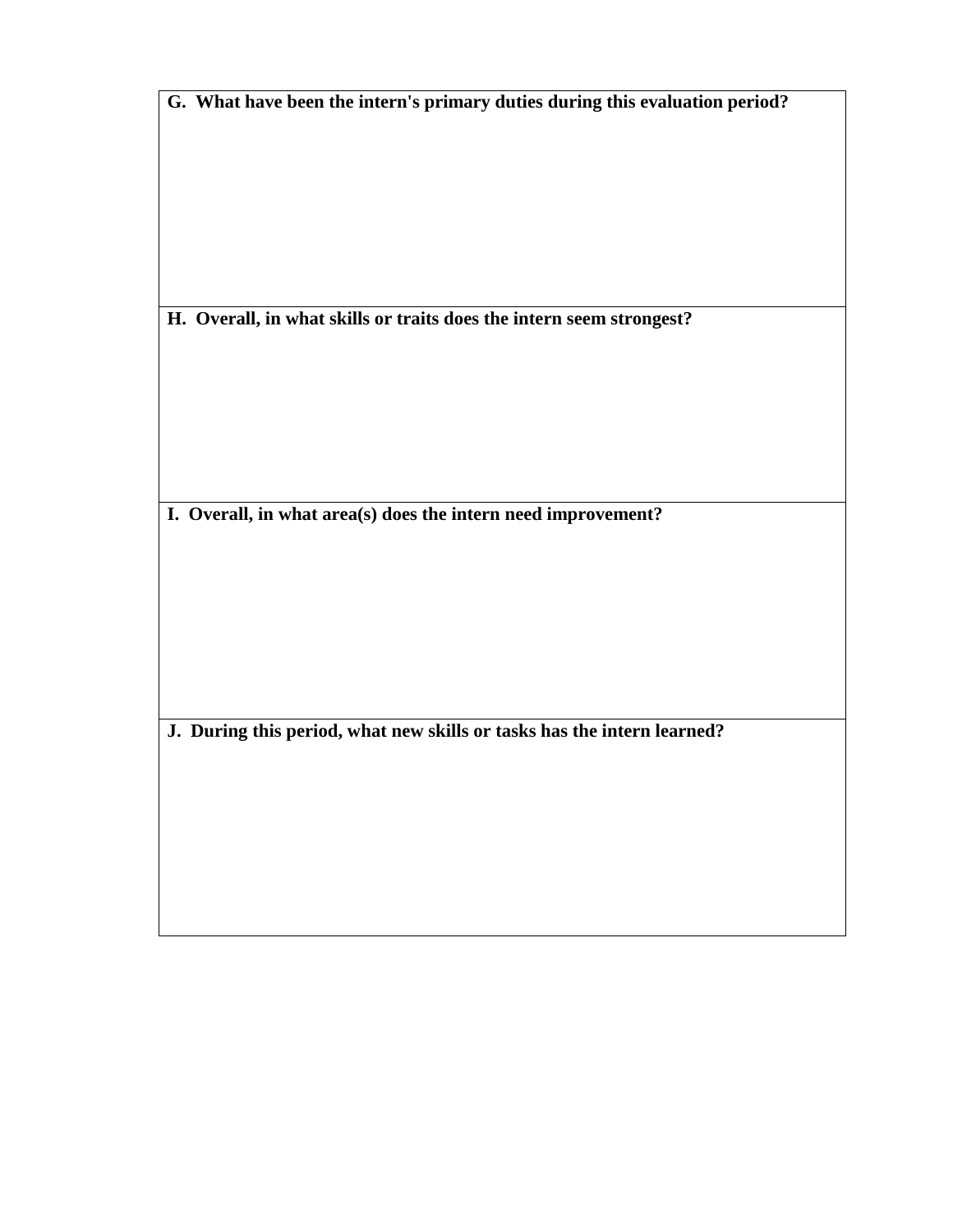| K. Do you believe the intern has satisfactorily fulfilled his/her obligations to you as<br>internship Supervisor/site? |            |                            |                             |  |  |
|------------------------------------------------------------------------------------------------------------------------|------------|----------------------------|-----------------------------|--|--|
|                                                                                                                        | <b>Yes</b> |                            | No (If no, please comment.) |  |  |
|                                                                                                                        |            |                            |                             |  |  |
|                                                                                                                        |            |                            |                             |  |  |
|                                                                                                                        |            |                            |                             |  |  |
|                                                                                                                        |            |                            |                             |  |  |
| <b>Signature of Evaluator:</b>                                                                                         |            | <b>Date of Evaluation:</b> |                             |  |  |
|                                                                                                                        |            |                            |                             |  |  |
|                                                                                                                        |            |                            |                             |  |  |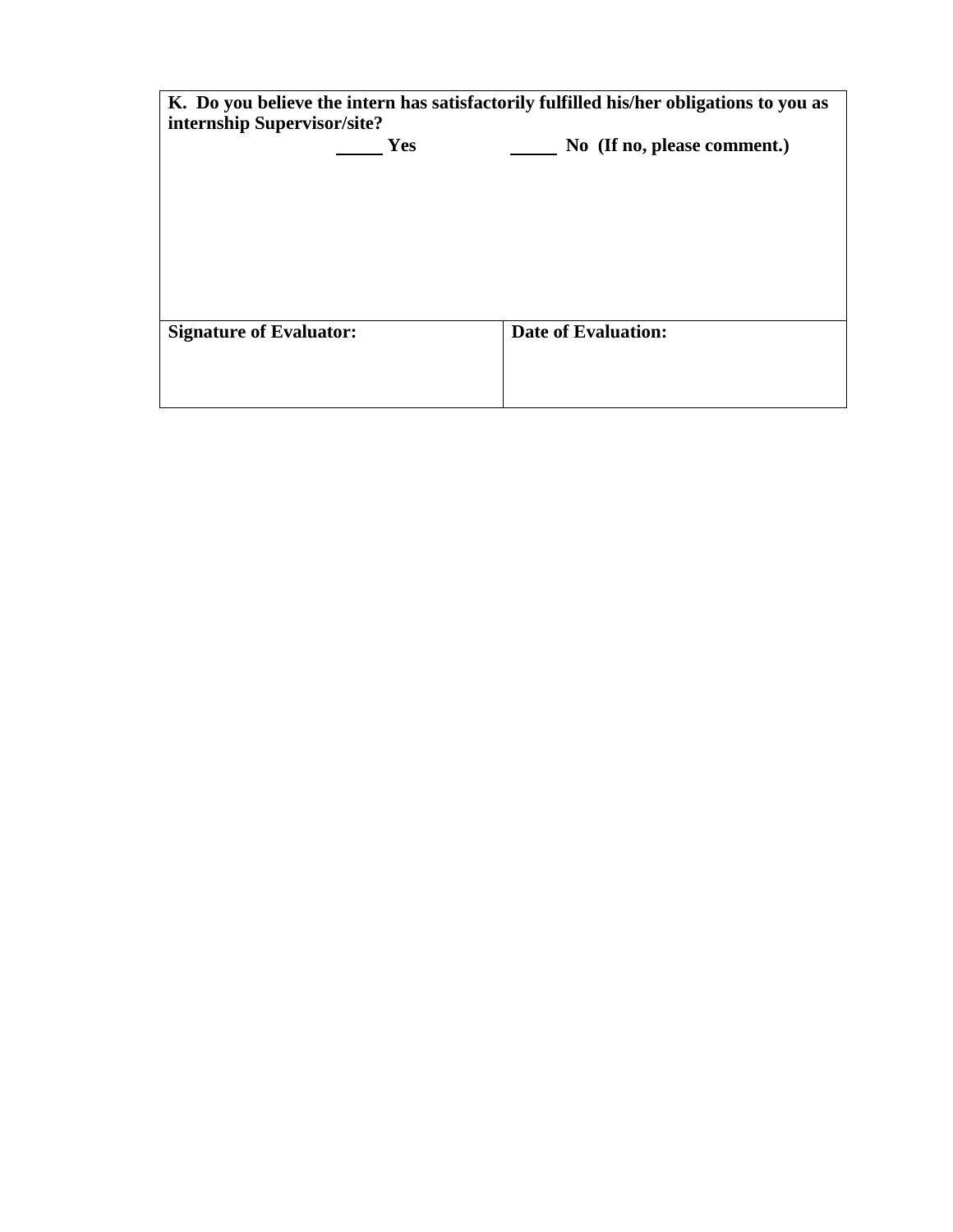# **APPENDIX D STUDENT EVALUATION OF INTERNSHIP**

(To be completed by Intern at end of internship)

| PERSONAL DATA:                                                                                                                 |  |
|--------------------------------------------------------------------------------------------------------------------------------|--|
| <b>Student Name:</b><br>Name and address of internship<br>site/employer:                                                       |  |
| Dates of Internship: (To and from)                                                                                             |  |
| A. EVALUATION OF SUPERVISOR                                                                                                    |  |
| Frequently Sometimes<br>Always<br>Seldom<br><b>Never</b>                                                                       |  |
| 1. Did supervisor appear interested in you<br>as an individual?                                                                |  |
| 2. Did supervisor provide adequate training?                                                                                   |  |
| 3. Did supervisor motivate you to improve<br>yourself?                                                                         |  |
| 4. Did you receive adequate instructions<br>or assistance from your supervisor in<br>the conduct of your work?                 |  |
| Weekly Bi-Weekly<br>Monthly<br>Semester<br>Never<br>5. How often did your supervisor discuss<br>your job performance with you? |  |
| Comments:                                                                                                                      |  |
|                                                                                                                                |  |
|                                                                                                                                |  |
|                                                                                                                                |  |
|                                                                                                                                |  |
|                                                                                                                                |  |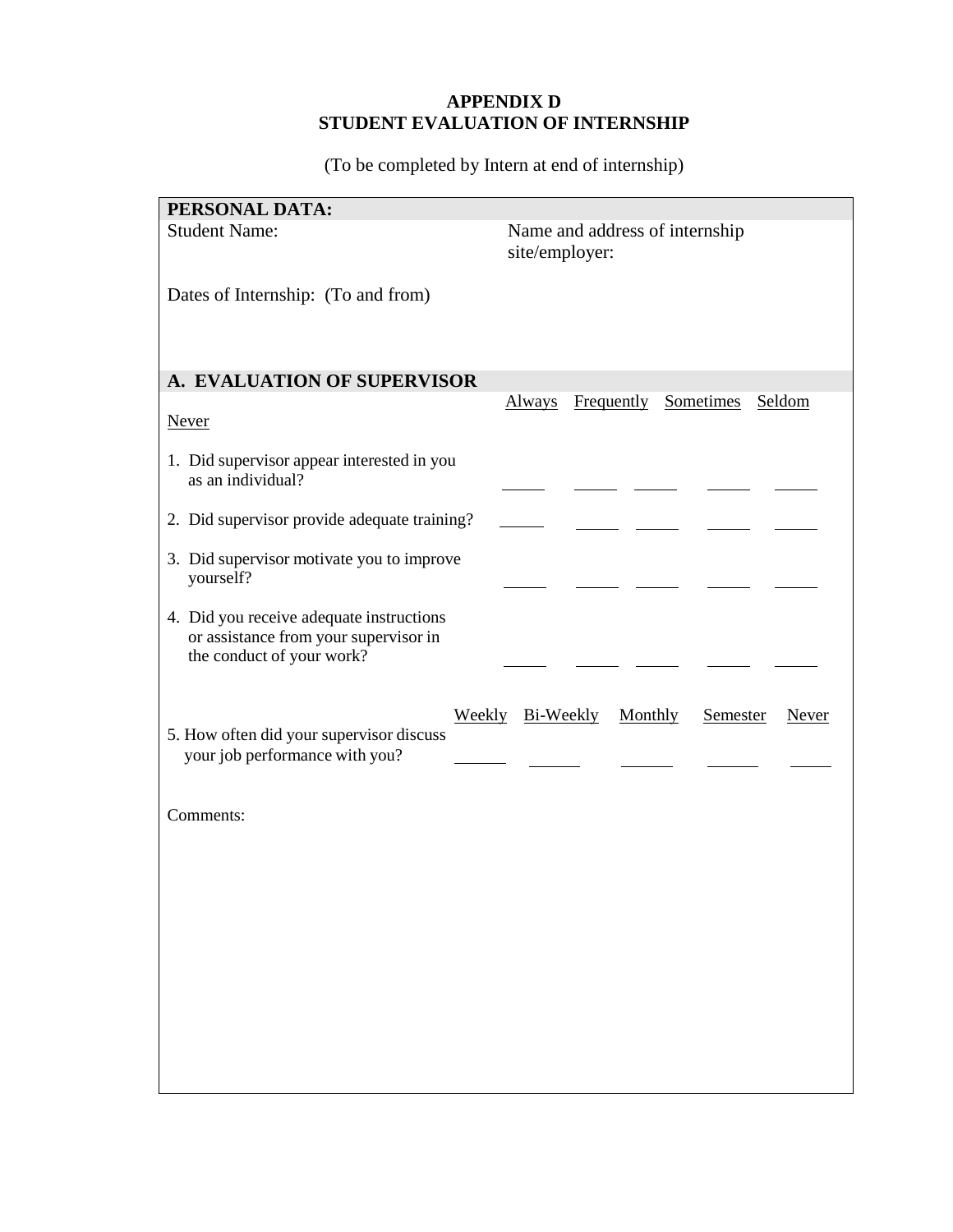|                                                    | Excellent Good Average Fair              |  | Poor |
|----------------------------------------------------|------------------------------------------|--|------|
| 1. Acceptance of an intern seemed to be:           |                                          |  |      |
|                                                    | Always Frequently Sometimes Seldom Never |  |      |
| 2. We communicated effectively:                    | $\sim$ $\sim$                            |  |      |
| 3. We communicated effectively<br>with each other: |                                          |  |      |
| Comments:                                          |                                          |  |      |
|                                                    |                                          |  |      |
|                                                    |                                          |  |      |
|                                                    |                                          |  |      |
|                                                    |                                          |  |      |
|                                                    |                                          |  |      |
|                                                    |                                          |  |      |
|                                                    |                                          |  |      |
|                                                    |                                          |  |      |
|                                                    |                                          |  |      |
|                                                    |                                          |  |      |
|                                                    |                                          |  |      |
|                                                    |                                          |  |      |
|                                                    |                                          |  |      |
|                                                    |                                          |  |      |
|                                                    |                                          |  |      |

r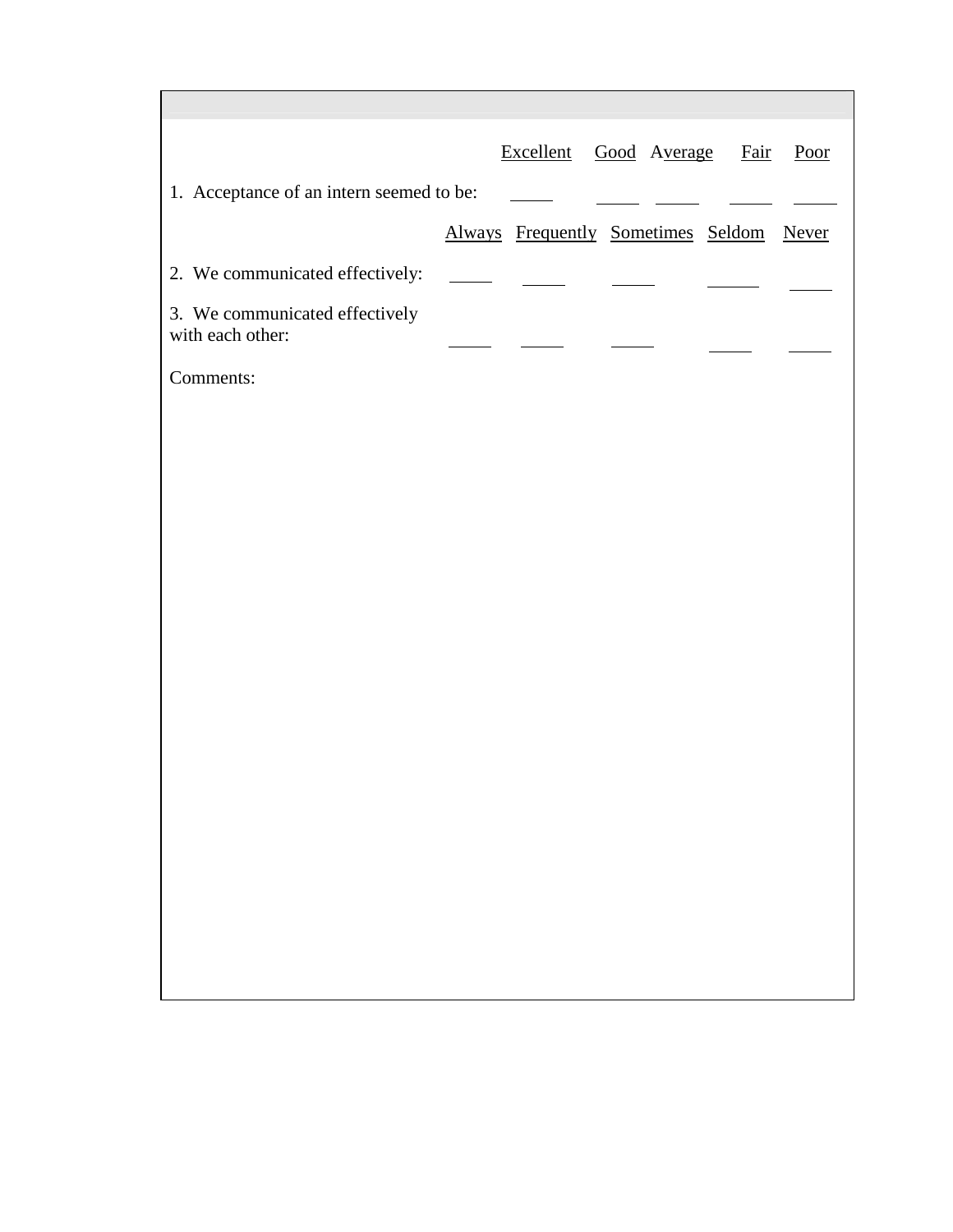|                                                                                                           |           |      | Always Frequently Sometimes | Seldom | <b>Never</b> |  |
|-----------------------------------------------------------------------------------------------------------|-----------|------|-----------------------------|--------|--------------|--|
| 1. Do you believe your position<br>provided a relevant experience?                                        |           |      |                             |        |              |  |
| 2. Do you believe you did work of<br>value for your employer?                                             |           |      |                             |        |              |  |
| 3. Did you always receive adequate<br>training in your job?                                               |           |      |                             |        |              |  |
| 4. Did the work/atmosphere allow for<br>the expression of your ideas?                                     |           |      |                             |        |              |  |
|                                                                                                           | Excellent | Good | <u>Average</u>              | Fair   | Poor         |  |
| 5. My academic preparation<br>for this assignment was:                                                    |           |      |                             |        |              |  |
| 6. The understanding I had of<br>my job duties and my<br>responsibilities were:                           |           |      |                             |        |              |  |
| 7. Which university courses were the most helpful in the performance of your duties?                      |           |      |                             |        |              |  |
| 8. Which university courses were the least helpful?                                                       |           |      |                             |        |              |  |
| 9. What additional courses would you recommend that the university offer in your major<br>field of study? |           |      |                             |        |              |  |
|                                                                                                           |           |      |                             |        |              |  |
|                                                                                                           |           |      |                             |        |              |  |
|                                                                                                           |           |      |                             |        |              |  |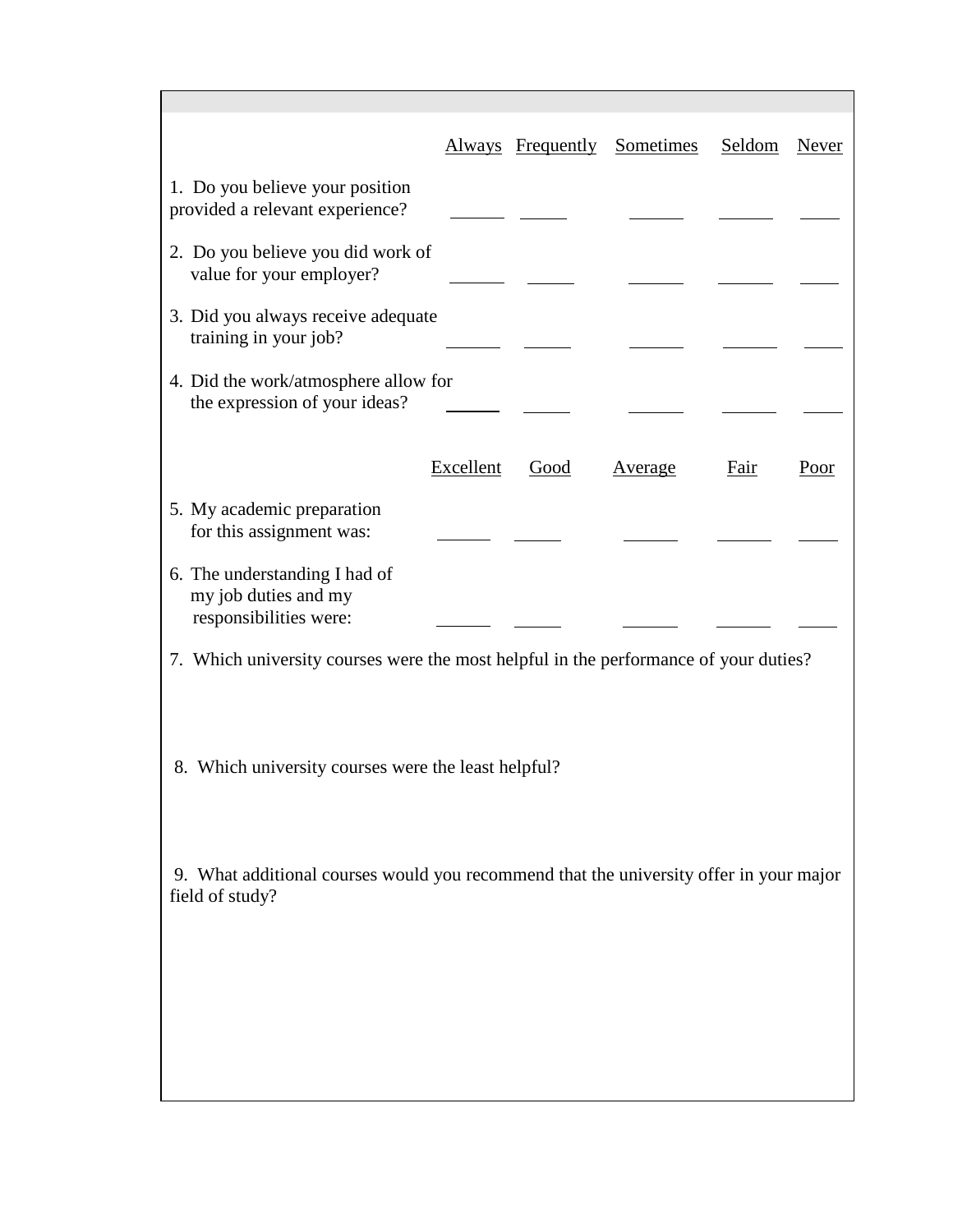| 1. How would you describe the overall Internship?<br>Excellent Very Good Good Average Below Average Poor |
|----------------------------------------------------------------------------------------------------------|
|                                                                                                          |
|                                                                                                          |
| Comments:                                                                                                |
|                                                                                                          |
|                                                                                                          |
|                                                                                                          |
|                                                                                                          |
|                                                                                                          |
|                                                                                                          |
|                                                                                                          |
|                                                                                                          |
|                                                                                                          |
|                                                                                                          |
|                                                                                                          |
|                                                                                                          |
|                                                                                                          |
| 2. Would you consider working for this organization following graduation? ______ Yes                     |
| $\rm No$                                                                                                 |
| Comments:                                                                                                |
|                                                                                                          |
|                                                                                                          |
|                                                                                                          |
|                                                                                                          |
|                                                                                                          |
|                                                                                                          |
|                                                                                                          |
|                                                                                                          |
|                                                                                                          |
|                                                                                                          |
| Signature:<br>Date:                                                                                      |
|                                                                                                          |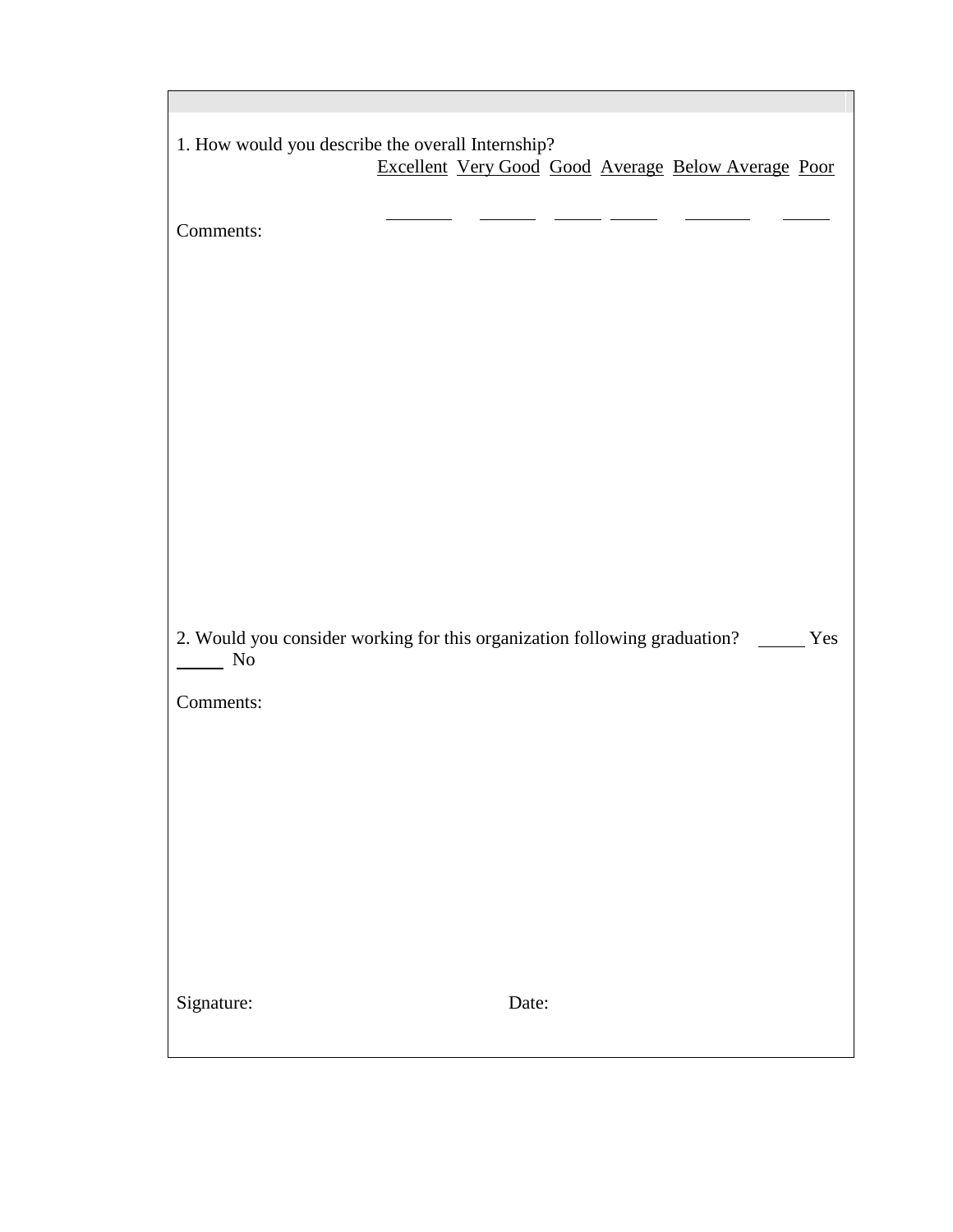Please complete this form at the end of your internship and return to the Internship Coordinator:

Address: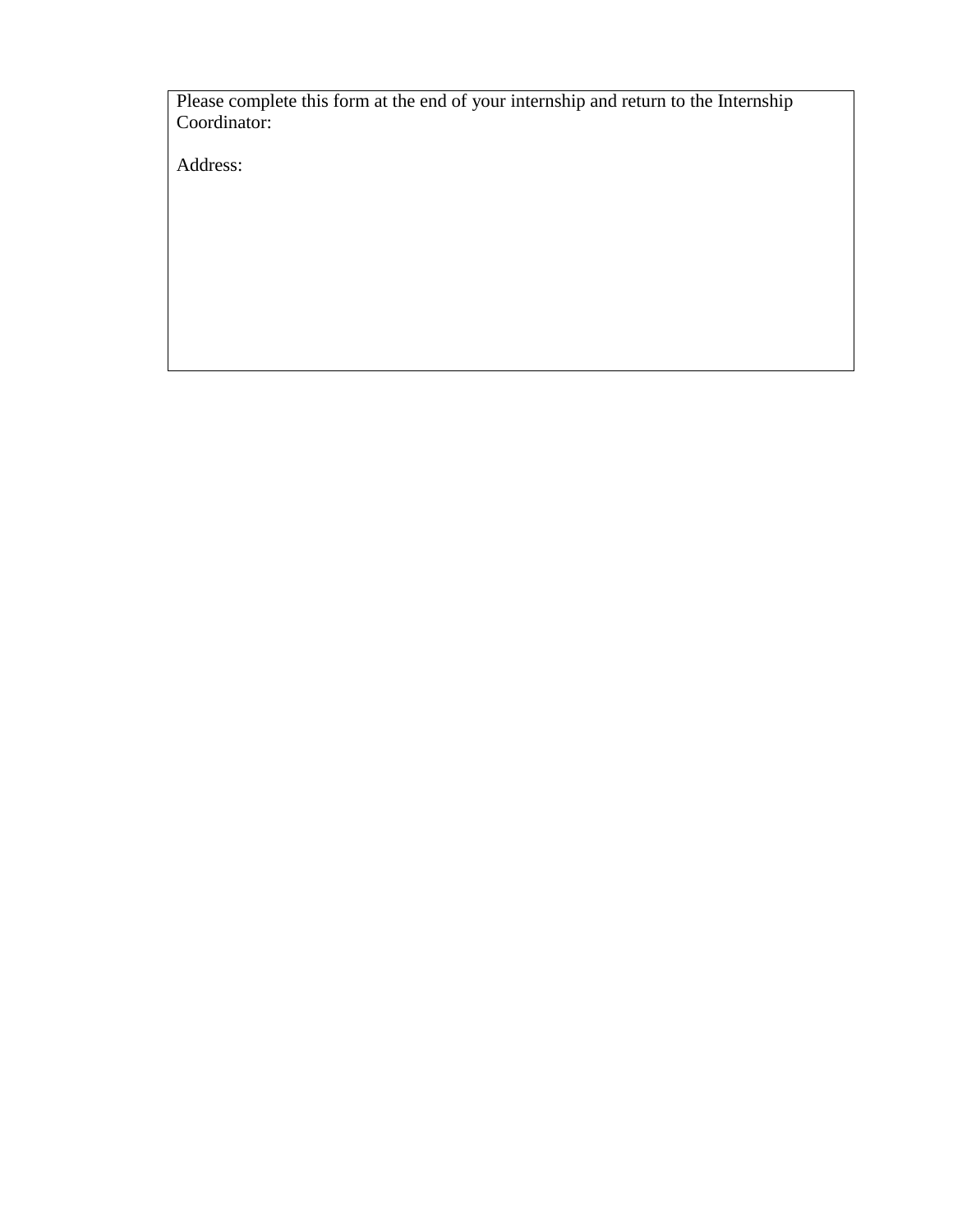#### **APPENDIX E**

#### **INTERN REPORT PROCEDURES AND OUTLINE**

Note: Use the entries within your daily logs to complete the following report. This report must be completed and handed in to the BHSU Internship Coordinator before a grade will be issued. Your final report should be professional in nature, with attention to detail.

A. Introduction

Describe the history of the employer, the customers served, the product(s)/service(s) provided and the market in which it competes.

Describe your internship experience and its relationship to the organizational structure.

B. Duties and Responsibilities (5-10 responsibilities)

List each of the major duties and/or responsibilities to which you were assigned during the internship. For **EACH** major duty/responsibility (side heading), discuss the following points:

- Tasks in duty or area of responsibility.
- Problems or difficulties, personal and otherwise, encountered while performing the tasks and the solutions you reached.
- University course work (e.g., classes, theories and concepts) that was applicable to the tasks/ responsibilities. Compare the concepts you had formed in class to the actual work or activities you were involved with on the job. Use specific course titles, theories, and concepts.
- Specific concepts or facts that would have been helpful to have known in order to complete the tasks in a more timely manner or more effectively and efficiently.
- Using a scale of 1 (low) to 5 (high), rank the degree to which the tasks/responsibilities challenged you as an individual. Explain your ranking.
- C. Self-Analysis

Now that you have completed the internship, perform a self-analysis in terms of your professional and personal growth, development of competencies, surfacing strengths and weaknesses, emerging attitudes and values, crystallization of career